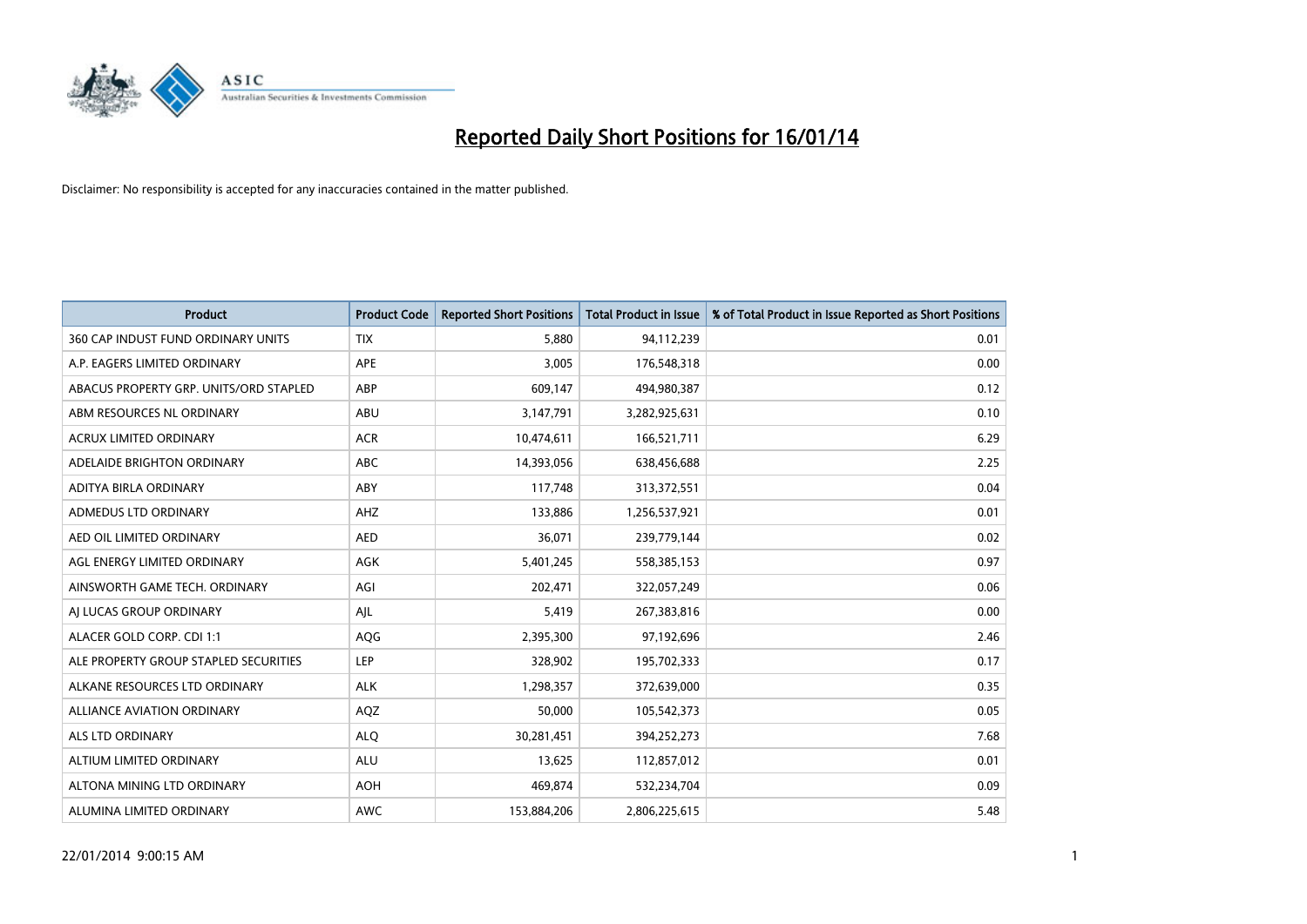

| <b>Product</b>                          | <b>Product Code</b> | <b>Reported Short Positions</b> | <b>Total Product in Issue</b> | % of Total Product in Issue Reported as Short Positions |
|-----------------------------------------|---------------------|---------------------------------|-------------------------------|---------------------------------------------------------|
| AMALGAMATED HOLDINGS ORDINARY           | AHD                 | 33,313                          | 157,821,632                   | 0.02                                                    |
| AMCOM TELECOMM. ORDINARY                | AMM                 | 957,725                         | 244,557,101                   | 0.39                                                    |
| AMCOR LIMITED ORDINARY                  | AMC                 | 2,367,992                       | 1,206,684,923                 | 0.20                                                    |
| AMP LIMITED ORDINARY                    | AMP                 | 30,944,130                      | 2,957,737,964                 | 1.05                                                    |
| AMPELLA MINING ORDINARY                 | <b>AMX</b>          | 2,519                           | 248,000,493                   | 0.00                                                    |
| ANSELL LIMITED ORDINARY                 | <b>ANN</b>          | 4,029,244                       | 152,762,142                   | 2.64                                                    |
| ANTARES ENERGY LTD ORDINARY             | AZZ                 | 184,205                         | 255,000,000                   | 0.07                                                    |
| ANZ BANKING GRP LTD ORDINARY            | ANZ                 | 5,171,620                       | 2,744,074,473                 | 0.19                                                    |
| APA GROUP STAPLED SECURITIES            | <b>APA</b>          | 14,408,591                      | 835,750,807                   | 1.72                                                    |
| APN NEWS & MEDIA ORDINARY               | <b>APN</b>          | 16,687,939                      | 661,526,586                   | 2.52                                                    |
| AQUARIUS PLATINUM. ORDINARY             | <b>AOP</b>          | 6,545,096                       | 487,605,536                   | 1.34                                                    |
| AQUILA RESOURCES ORDINARY               | <b>AQA</b>          | 13,841,977                      | 411,804,442                   | 3.36                                                    |
| ARAFURA RESOURCE LTD ORDINARY           | ARU                 | 46,367                          | 441,270,644                   | 0.01                                                    |
| ARB CORPORATION ORDINARY                | ARP                 | 1,708,095                       | 72,481,302                    | 2.36                                                    |
| ARDENT LEISURE GROUP STAPLED SECURITIES | AAD                 | 1,806,291                       | 405,055,708                   | 0.45                                                    |
| ARENA REIT. ORDINARY UNITS              | <b>ARF</b>          | 11,915                          | 211,495,653                   | 0.01                                                    |
| ARISTOCRAT LEISURE ORDINARY             | ALL                 | 7,918,198                       | 551,418,047                   | 1.44                                                    |
| ARRIUM LTD ORDINARY                     | ARI                 | 21,463,661                      | 1,361,469,008                 | 1.58                                                    |
| ASCIANO LIMITED ORDINARY                | <b>AIO</b>          | 6,169,979                       | 975,385,664                   | 0.63                                                    |
| ASG GROUP LIMITED ORDINARY              | ASZ                 | 845,589                         | 206,720,839                   | 0.41                                                    |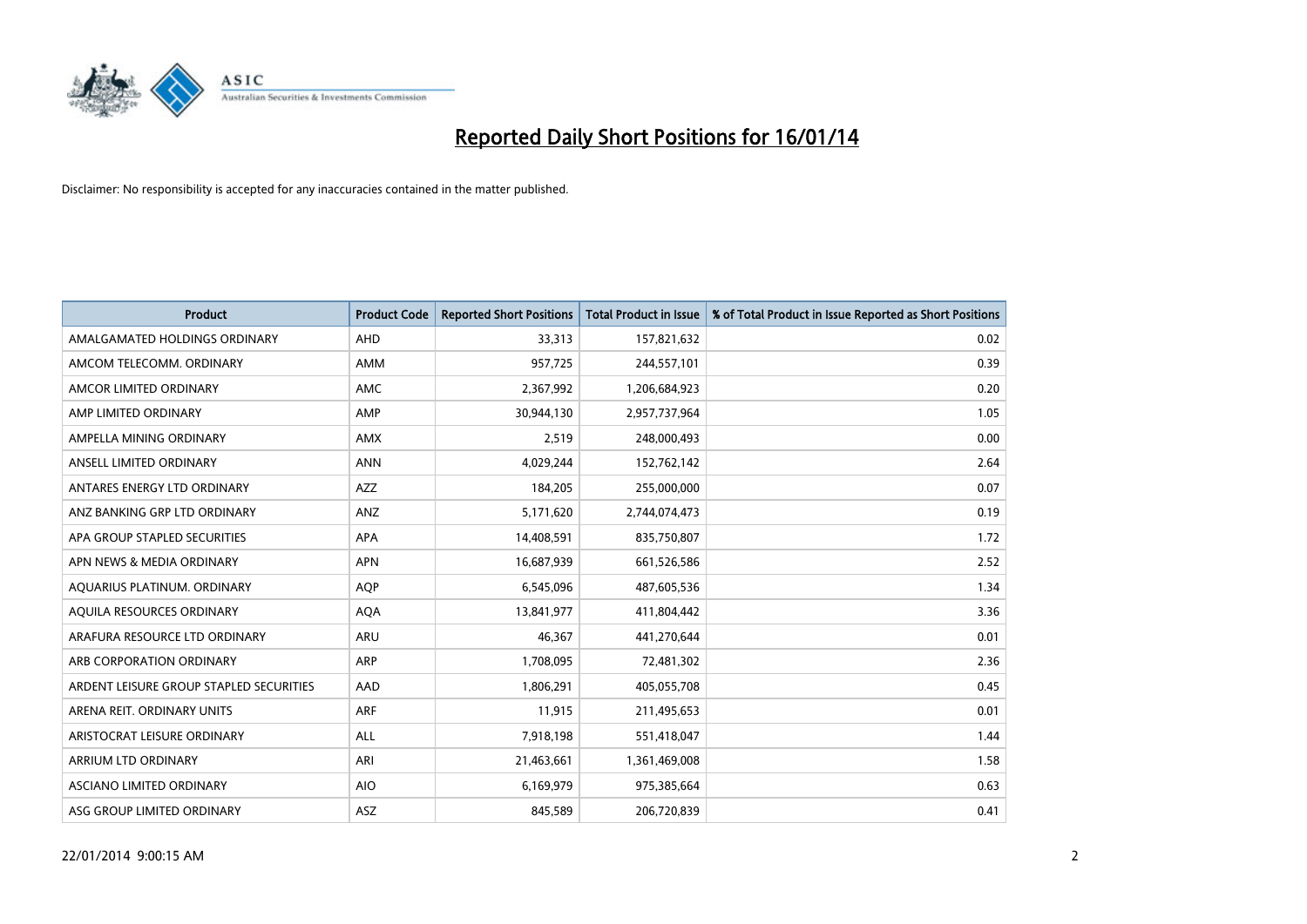

| <b>Product</b>                            | <b>Product Code</b> | <b>Reported Short Positions</b> | <b>Total Product in Issue</b> | % of Total Product in Issue Reported as Short Positions |
|-------------------------------------------|---------------------|---------------------------------|-------------------------------|---------------------------------------------------------|
| ASPEN GROUP ORD/UNITS STAPLED             | APZ                 | 56,396                          | 119,946,366                   | 0.05                                                    |
| ASTRO JAP PROP GROUP STAPLED US PROHIBIT. | AJA                 | 1,132                           | 67,211,752                    | 0.00                                                    |
| ASX LIMITED ORDINARY                      | ASX                 | 3,344,728                       | 193,595,162                   | 1.73                                                    |
| ATLAS IRON LIMITED ORDINARY               | <b>AGO</b>          | 83,643,874                      | 915,496,158                   | 9.14                                                    |
| AUCKLAND INTERNATION ORDINARY             | AIA                 | 747                             | 1,322,564,489                 | 0.00                                                    |
| AURIZON HOLDINGS LTD ORDINARY             | AZJ                 | 66,059,388                      | 2,137,284,503                 | 3.09                                                    |
| AURORA OIL & GAS ORDINARY                 | <b>AUT</b>          | 5,828,599                       | 448,785,778                   | 1.30                                                    |
| AUSDRILL LIMITED ORDINARY                 | ASL                 | 22,971,812                      | 312,277,224                   | 7.36                                                    |
| AUSENCO LIMITED ORDINARY                  | AAX                 | 1,169,778                       | 168,449,799                   | 0.69                                                    |
| <b>AUSTAL LIMITED ORDINARY</b>            | ASB                 | 511,358                         | 346,379,377                   | 0.15                                                    |
| AUSTIN ENGINEERING ORDINARY               | ANG                 | 318,714                         | 82,539,403                    | 0.39                                                    |
| AUSTRALAND PROPERTY STAPLED SECURITY      | <b>ALZ</b>          | 2,427,537                       | 578,324,670                   | 0.42                                                    |
| AUSTRALIAN AGRICULT. ORDINARY             | AAC                 | 4,022,840                       | 532,294,404                   | 0.76                                                    |
| AUSTRALIAN EDUCATION UNITS                | <b>AEU</b>          | 103,869                         | 205,069,661                   | 0.05                                                    |
| AUSTRALIAN FOUNDAT, ORDINARY              | AFI                 | 1,160                           | 1,042,757,713                 | 0.00                                                    |
| AUSTRALIAN INFR LTD ORDINARY              | <b>AIX</b>          | 23,608                          | 620,733,944                   | 0.00                                                    |
| AUSTRALIAN PHARM, ORDINARY                | API                 | 9,845,172                       | 488,115,883                   | 2.02                                                    |
| AUTOMOTIVE HOLDINGS ORDINARY              | AHE                 | 363,558                         | 260,579,682                   | 0.14                                                    |
| AVEO GROUP STAPLED SECURITIES             | AOG                 | 11,576,340                      | 500,111,460                   | 2.31                                                    |
| AVIENNINGS LIMITED ORDINARY               | <b>AVJ</b>          | 69,999                          | 384,423,851                   | 0.02                                                    |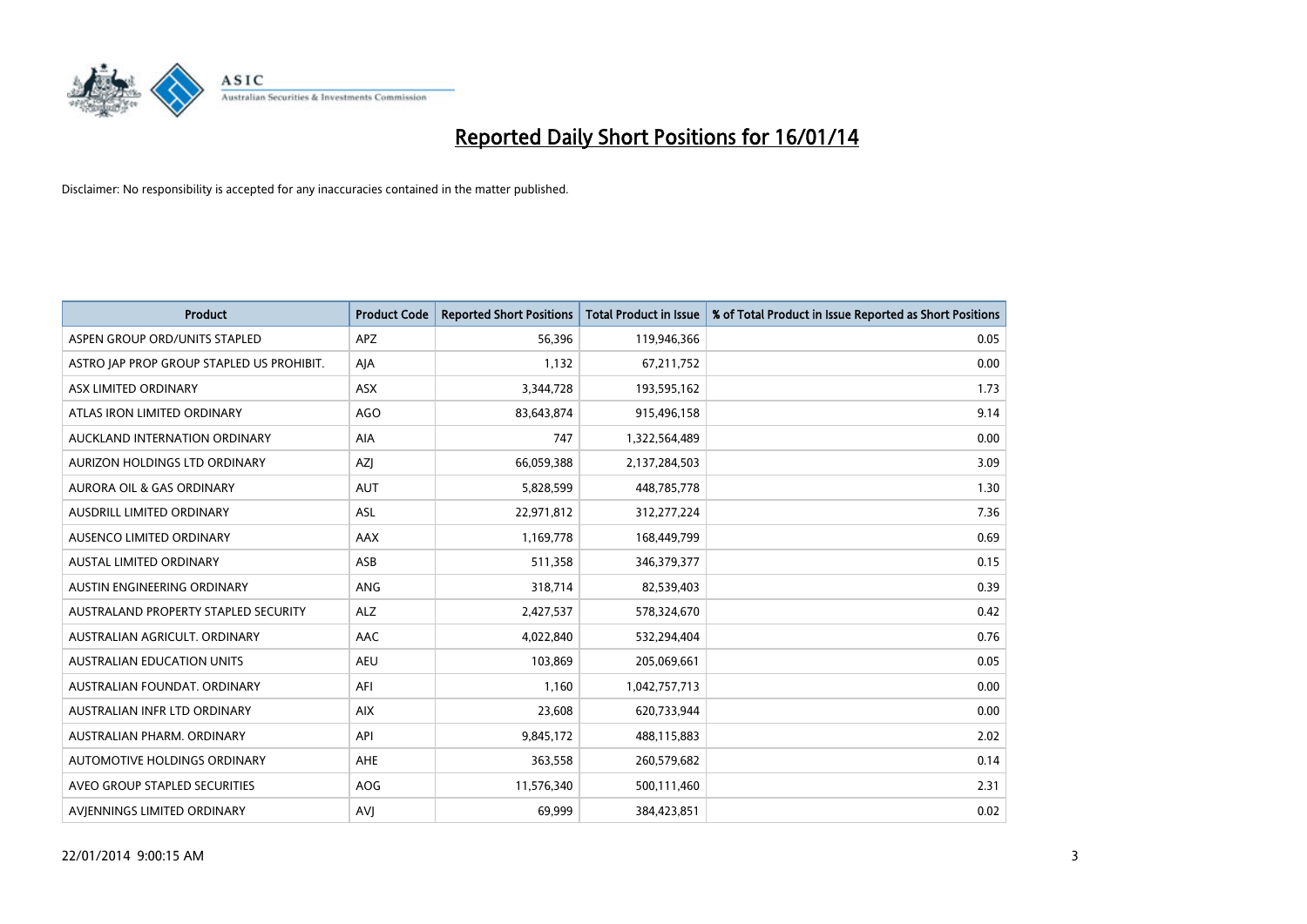

| <b>Product</b>                                | <b>Product Code</b> | <b>Reported Short Positions</b> | <b>Total Product in Issue</b> | % of Total Product in Issue Reported as Short Positions |
|-----------------------------------------------|---------------------|---------------------------------|-------------------------------|---------------------------------------------------------|
| AWE LIMITED ORDINARY                          | AWE                 | 1,112,729                       | 522,116,985                   | 0.21                                                    |
| <b>AZONTO PET LTD ORDINARY</b>                | APY                 | 41                              | 1,155,765,100                 | 0.00                                                    |
| <b>BANDANNA ENERGY ORDINARY</b>               | <b>BND</b>          | 21,200,104                      | 528,481,199                   | 4.01                                                    |
| BANK OF QUEENSLAND. ORDINARY                  | <b>BOO</b>          | 4,174,909                       | 322,566,581                   | 1.29                                                    |
| <b>BASE RES LIMITED ORDINARY</b>              | <b>BSE</b>          | 6,808,859                       | 561,840,029                   | 1.21                                                    |
| <b>BATHURST RES LTD. ORDINARY</b>             | <b>BRL</b>          | 15,929,754                      | 821,457,725                   | 1.94                                                    |
| <b>BC IRON LIMITED ORDINARY</b>               | <b>BCI</b>          | 632,473                         | 123,928,630                   | 0.51                                                    |
| BEACH ENERGY LIMITED ORDINARY                 | <b>BPT</b>          | 19,272,877                      | 1,278,348,742                 | 1.51                                                    |
| BEADELL RESOURCE LTD ORDINARY                 | <b>BDR</b>          | 28,603,044                      | 790,727,280                   | 3.62                                                    |
| <b>BEGA CHEESE LTD ORDINARY</b>               | <b>BGA</b>          | 45,113                          | 152,245,802                   | 0.03                                                    |
| BENDIGO AND ADELAIDE ORDINARY                 | <b>BEN</b>          | 12,522,318                      | 409,994,759                   | 3.05                                                    |
| BENTHAM IMF LTD ORDINARY                      | <b>IMF</b>          | 3,167,756                       | 164,380,143                   | 1.93                                                    |
| BERKELEY RESOURCES ORDINARY                   | <b>BKY</b>          | 89,341                          | 180,361,323                   | 0.05                                                    |
| BETASHARES ASX RES ETF UNITS                  | <b>ORE</b>          | 809,000                         | 3,020,814                     | 26.78                                                   |
| <b>BHP BILLITON LIMITED ORDINARY</b>          | <b>BHP</b>          | 5,523,257                       | 3,211,691,105                 | 0.17                                                    |
| <b>BILLABONG ORDINARY</b>                     | <b>BBG</b>          | 13,121,739                      | 478,944,292                   | 2.74                                                    |
| <b>BIONOMICS LIMITED ORDINARY</b>             | <b>BNO</b>          | 197,819                         | 417,111,567                   | 0.05                                                    |
| <b>BLACKMORES LIMITED ORDINARY</b>            | <b>BKL</b>          | 23,140                          | 17,046,024                    | 0.14                                                    |
| <b>BLACKTHORN RESOURCES ORD US PROHIBITED</b> | <b>BTR</b>          | 722,859                         | 164,285,950                   | 0.44                                                    |
| BLUESCOPE STEEL LTD ORDINARY                  | BSL                 | 5,398,811                       | 558,733,728                   | 0.97                                                    |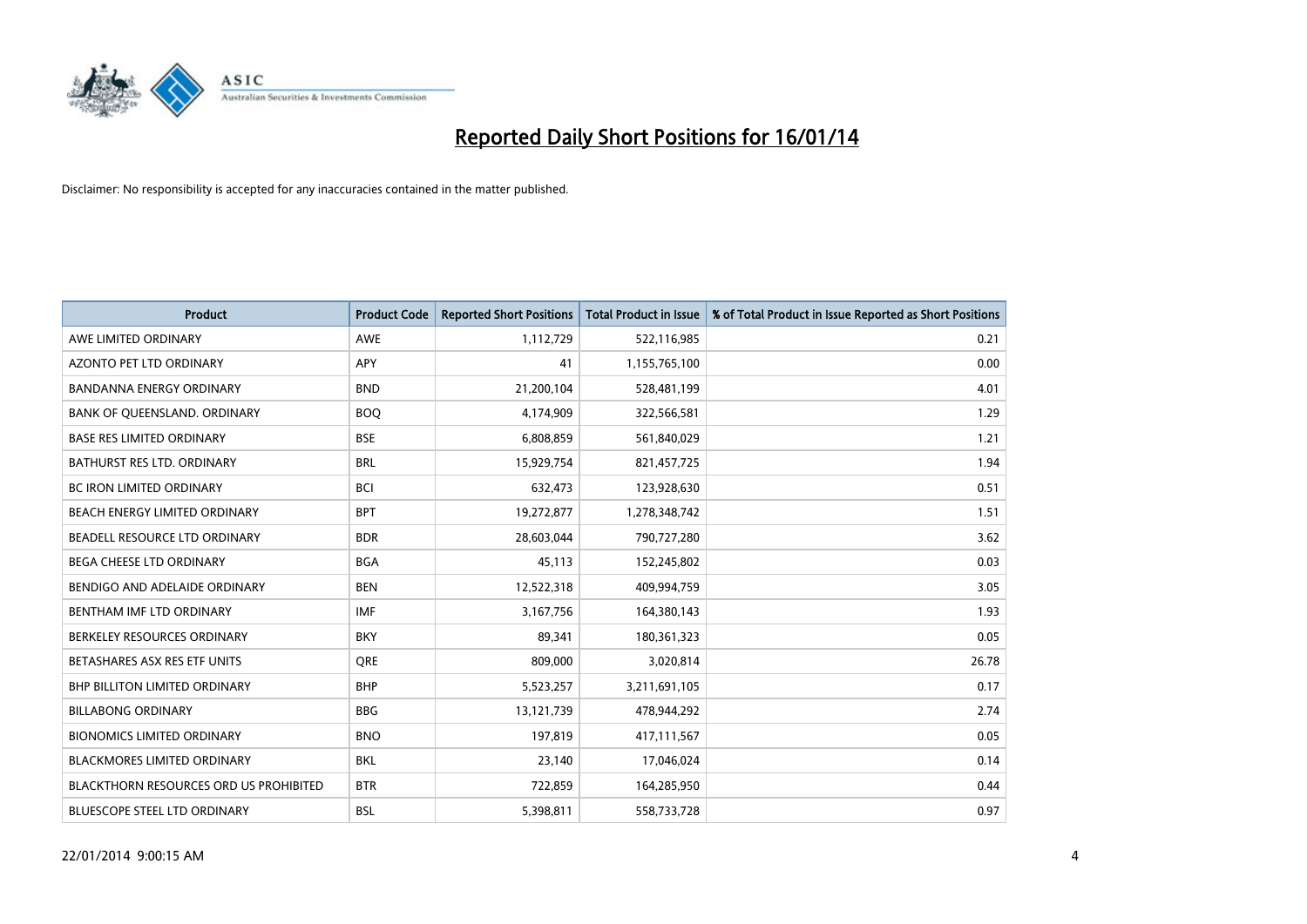

| <b>Product</b>                     | <b>Product Code</b> | <b>Reported Short Positions</b> | <b>Total Product in Issue</b> | % of Total Product in Issue Reported as Short Positions |
|------------------------------------|---------------------|---------------------------------|-------------------------------|---------------------------------------------------------|
| <b>BOART LONGYEAR ORDINARY</b>     | <b>BLY</b>          | 31,882,257                      | 461,163,412                   | 6.91                                                    |
| <b>BOOM LOGISTICS ORDINARY</b>     | <b>BOL</b>          | 249,999                         | 474,868,764                   | 0.05                                                    |
| BORAL LIMITED, ORDINARY            | <b>BLD</b>          | 47,607,032                      | 778,739,826                   | 6.11                                                    |
| <b>BRADKEN LIMITED ORDINARY</b>    | <b>BKN</b>          | 18,522,675                      | 169,240,662                   | 10.94                                                   |
| <b>BRAMBLES LIMITED ORDINARY</b>   | <b>BXB</b>          | 1,823,711                       | 1,561,788,556                 | 0.12                                                    |
| BREVILLE GROUP LTD ORDINARY        | <b>BRG</b>          | 3,012,834                       | 130,095,322                   | 2.32                                                    |
| <b>BRICKWORKS LIMITED ORDINARY</b> | <b>BKW</b>          | 110,230                         | 148,038,996                   | 0.07                                                    |
| BT INVESTMENT MNGMNT ORDINARY      | <b>BTT</b>          | 91,230                          | 282,727,073                   | 0.03                                                    |
| <b>BURU ENERGY ORDINARY</b>        | <b>BRU</b>          | 14,821,428                      | 298,505,530                   | 4.97                                                    |
| <b>BWP TRUST ORDINARY UNITS</b>    | <b>BWP</b>          | 2,862,060                       | 627,165,919                   | 0.46                                                    |
| CABCHARGE AUSTRALIA ORDINARY       | CAB                 | 15,463,083                      | 120,430,683                   | 12.84                                                   |
| CALTEX AUSTRALIA ORDINARY          | <b>CTX</b>          | 1,778,141                       | 270,000,000                   | 0.66                                                    |
| CAPE LAMBERT RES LTD ORDINARY      | <b>CFE</b>          | 19,764                          | 667,938,887                   | 0.00                                                    |
| <b>CARDNO LIMITED ORDINARY</b>     | CDD                 | 8,062,295                       | 146,134,957                   | 5.52                                                    |
| CARINDALE PROPERTY UNIT            | <b>CDP</b>          | 80,010                          | 70,000,000                    | 0.11                                                    |
| CARNARVON PETROLEUM ORDINARY       | <b>CVN</b>          | 12,220                          | 986,565,952                   | 0.00                                                    |
| CARSALES.COM LTD ORDINARY          | <b>CRZ</b>          | 5,802,357                       | 237,773,965                   | 2.44                                                    |
| CASH CONVERTERS ORDINARY           | CCV                 | 8,005,378                       | 426,302,767                   | 1.88                                                    |
| CEDAR WOODS PROP. ORDINARY         | <b>CWP</b>          | 3,722                           | 73,732,683                    | 0.01                                                    |
| CENTRAL PETROLEUM ORDINARY         | <b>CTP</b>          | 363,954                         | 309,219,473                   | 0.12                                                    |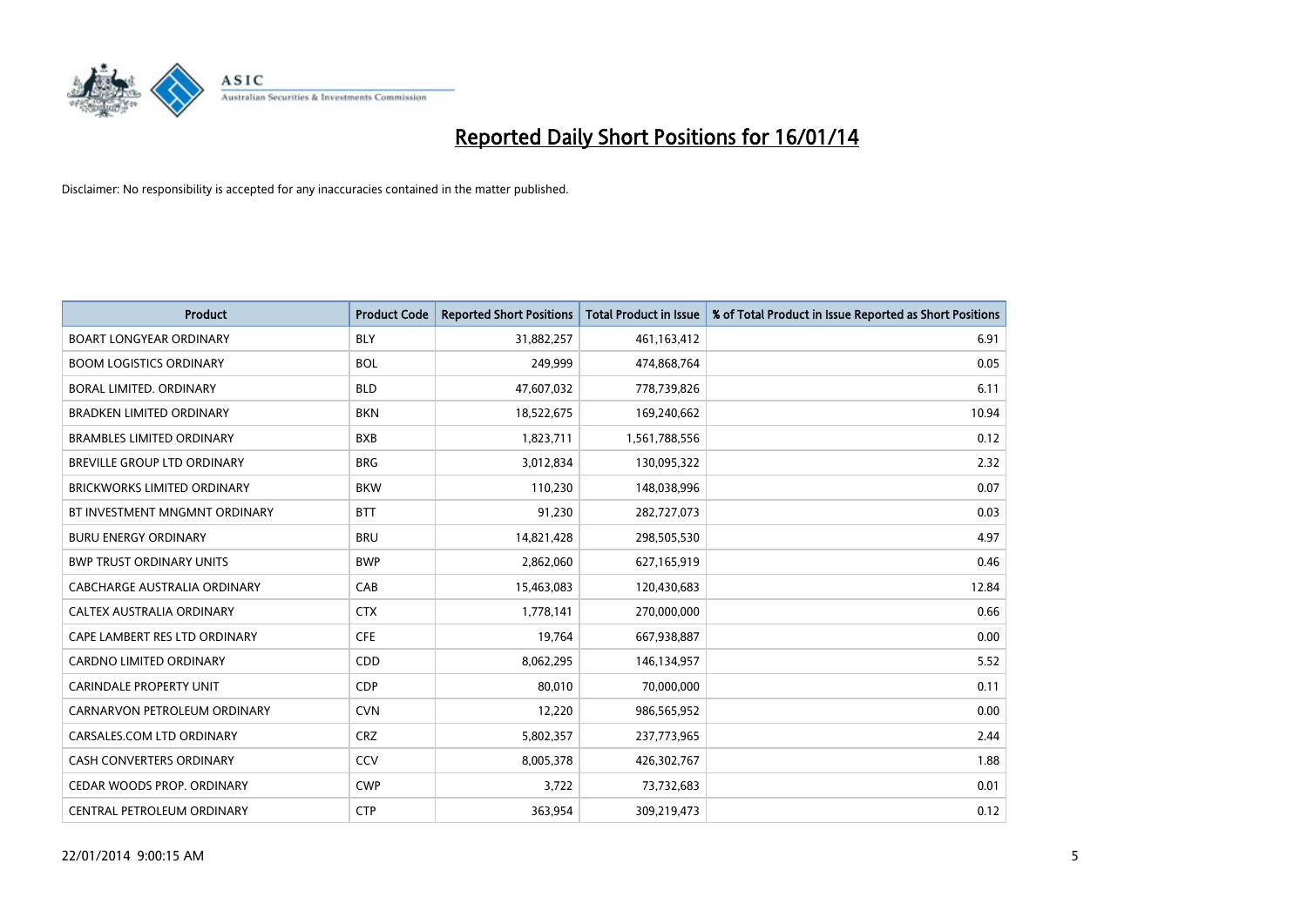

| <b>Product</b>                          | <b>Product Code</b> | <b>Reported Short Positions</b> | <b>Total Product in Issue</b> | % of Total Product in Issue Reported as Short Positions |
|-----------------------------------------|---------------------|---------------------------------|-------------------------------|---------------------------------------------------------|
| <b>CERAMIC FUEL CELLS ORDINARY</b>      | <b>CFU</b>          | 390                             | 1,751,724,324                 | 0.00                                                    |
| CFS RETAIL TRUST GRP STAPLED SECURITIES | <b>CFX</b>          | 60,278,433                      | 3,009,638,042                 | 2.00                                                    |
| CHALLENGER DIV.PRO. STAPLED UNITS       | <b>CDI</b>          | 117,149                         | 214,101,013                   | 0.05                                                    |
| <b>CHALLENGER LIMITED ORDINARY</b>      | <b>CGF</b>          | 1,185,439                       | 530,862,585                   | 0.22                                                    |
| CHARTER HALL GROUP STAPLED US PROHIBIT. | <b>CHC</b>          | 234,490                         | 309,358,198                   | 0.08                                                    |
| <b>CHARTER HALL RETAIL UNITS</b>        | CQR                 | 9,358,740                       | 362,896,512                   | 2.58                                                    |
| <b>CHORUS LIMITED ORDINARY</b>          | CNU                 | 52,397                          | 396,369,767                   | 0.01                                                    |
| CITIGOLD CORP LTD ORDINARY              | <b>CTO</b>          | 153,427                         | 1,495,764,906                 | 0.01                                                    |
| COAL OF AFRICA LTD ORDINARY             | <b>CZA</b>          | 426                             | 1,048,368,613                 | 0.00                                                    |
| <b>COALSPUR MINES LTD ORDINARY</b>      | <b>CPL</b>          | 7,106,041                       | 641,394,435                   | 1.11                                                    |
| <b>COBAR CONSOLIDATED ORDINARY</b>      | CCU                 | 100,000                         | 329,646,728                   | 0.03                                                    |
| COCA-COLA AMATIL ORDINARY               | <b>CCL</b>          | 17,200,154                      | 763,590,249                   | 2.25                                                    |
| <b>COCHLEAR LIMITED ORDINARY</b>        | <b>COH</b>          | 8,519,289                       | 57,062,020                    | 14.93                                                   |
| <b>COCKATOO COAL ORDINARY</b>           | <b>COK</b>          | 167,987                         | 4,166,128,800                 | 0.00                                                    |
| <b>CODAN LIMITED ORDINARY</b>           | <b>CDA</b>          | 574,062                         | 176,969,924                   | 0.32                                                    |
| <b>COFFEY INTERNATIONAL ORDINARY</b>    | <b>COF</b>          | 18.921                          | 255,833,165                   | 0.01                                                    |
| <b>COKAL LTD ORDINARY</b>               | <b>CKA</b>          | 13,650                          | 471,103,926                   | 0.00                                                    |
| <b>COLLECTION HOUSE ORDINARY</b>        | <b>CLH</b>          | 1,459,256                       | 128,969,148                   | 1.13                                                    |
| COMMONWEALTH BANK, ORDINARY             | <b>CBA</b>          | 7,219,457                       | 1,611,928,836                 | 0.45                                                    |
| COMMONWEALTH PROP ORDINARY UNITS        | <b>CPA</b>          | 21,457,855                      | 2,347,003,413                 | 0.91                                                    |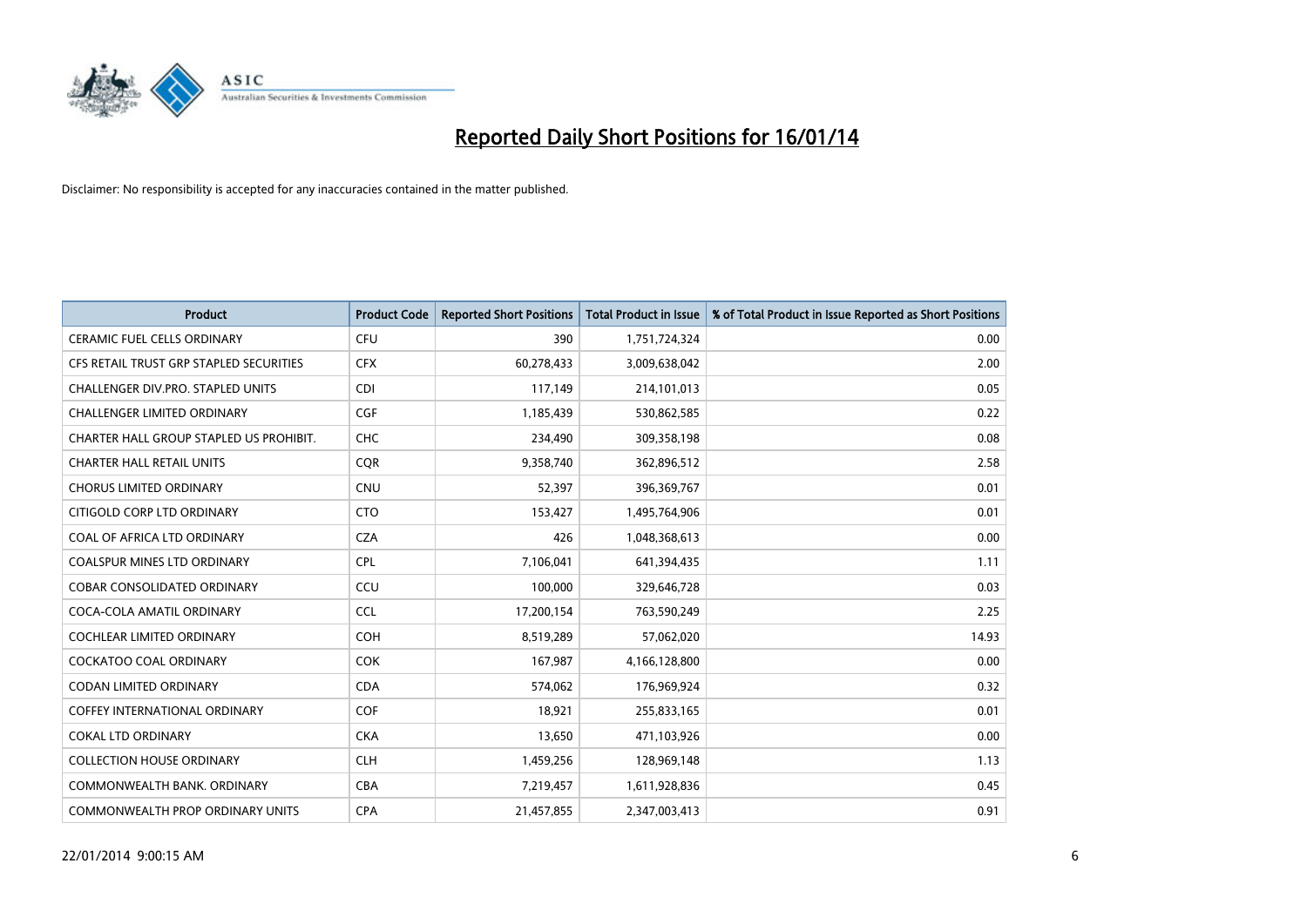

| <b>Product</b>                          | <b>Product Code</b> | <b>Reported Short Positions</b> | <b>Total Product in Issue</b> | % of Total Product in Issue Reported as Short Positions |
|-----------------------------------------|---------------------|---------------------------------|-------------------------------|---------------------------------------------------------|
| <b>COMPASS RESOURCES ORDINARY</b>       | <b>CMR</b>          | 7,472                           | 1,403,744,100                 | 0.00                                                    |
| COMPUTERSHARE LTD ORDINARY              | <b>CPU</b>          | 11,182,006                      | 556,203,079                   | 2.01                                                    |
| <b>COOPER ENERGY LTD ORDINARY</b>       | <b>COE</b>          | 143,428                         | 329,235,509                   | 0.04                                                    |
| CORP TRAVEL LIMITED ORDINARY            | <b>CTD</b>          | 284,325                         | 78,246,245                    | 0.36                                                    |
| <b>COVER-MORE GRP LTD ORDINARY</b>      | <b>CVO</b>          | 89,532                          | 317,750,000                   | 0.03                                                    |
| <b>CREDIT CORP GROUP ORDINARY</b>       | CCP                 | 32,543                          | 46,131,882                    | 0.07                                                    |
| <b>CROMWELL PROP STAPLED SECURITIES</b> | <b>CMW</b>          | 14,147,994                      | 1,721,483,143                 | 0.82                                                    |
| <b>CROWE HORWATH AUS ORDINARY</b>       | <b>CRH</b>          | 747,251                         | 273,005,429                   | 0.27                                                    |
| <b>CROWN RESORTS LTD ORDINARY</b>       | <b>CWN</b>          | 1,951,421                       | 728,394,185                   | 0.27                                                    |
| <b>CSG LIMITED ORDINARY</b>             | <b>CSV</b>          | 34,453                          | 278,973,075                   | 0.01                                                    |
| <b>CSL LIMITED ORDINARY</b>             | <b>CSL</b>          | 744,854                         | 484,688,043                   | 0.15                                                    |
| <b>CSR LIMITED ORDINARY</b>             | <b>CSR</b>          | 21,666,074                      | 506,000,315                   | 4.28                                                    |
| <b>CUDECO LIMITED ORDINARY</b>          | CDU                 | 7,492,705                       | 234,013,408                   | 3.20                                                    |
| DART ENERGY LTD ORDINARY                | <b>DTE</b>          | 4,885,644                       | 1,108,251,519                 | 0.44                                                    |
| DATA#3 LIMITED ORDINARY                 | <b>DTL</b>          | 721,014                         | 153,974,950                   | 0.47                                                    |
| DAVID JONES LIMITED ORDINARY            | <b>DIS</b>          | 39,708,048                      | 537,137,845                   | 7.39                                                    |
| DECMIL GROUP LIMITED ORDINARY           | <b>DCG</b>          | 2,952,964                       | 168,657,794                   | 1.75                                                    |
| DEEP YELLOW LIMITED ORDINARY            | <b>DYL</b>          | 10,002                          | 1,612,657,567                 | 0.00                                                    |
| DEVINE LIMITED ORDINARY                 | <b>DVN</b>          | 29,732                          | 158,730,556                   | 0.02                                                    |
| DEXUS PROPERTY GROUP STAPLED UNITS      | <b>DXS</b>          | 68,227,153                      | 4,628,228,426                 | 1.47                                                    |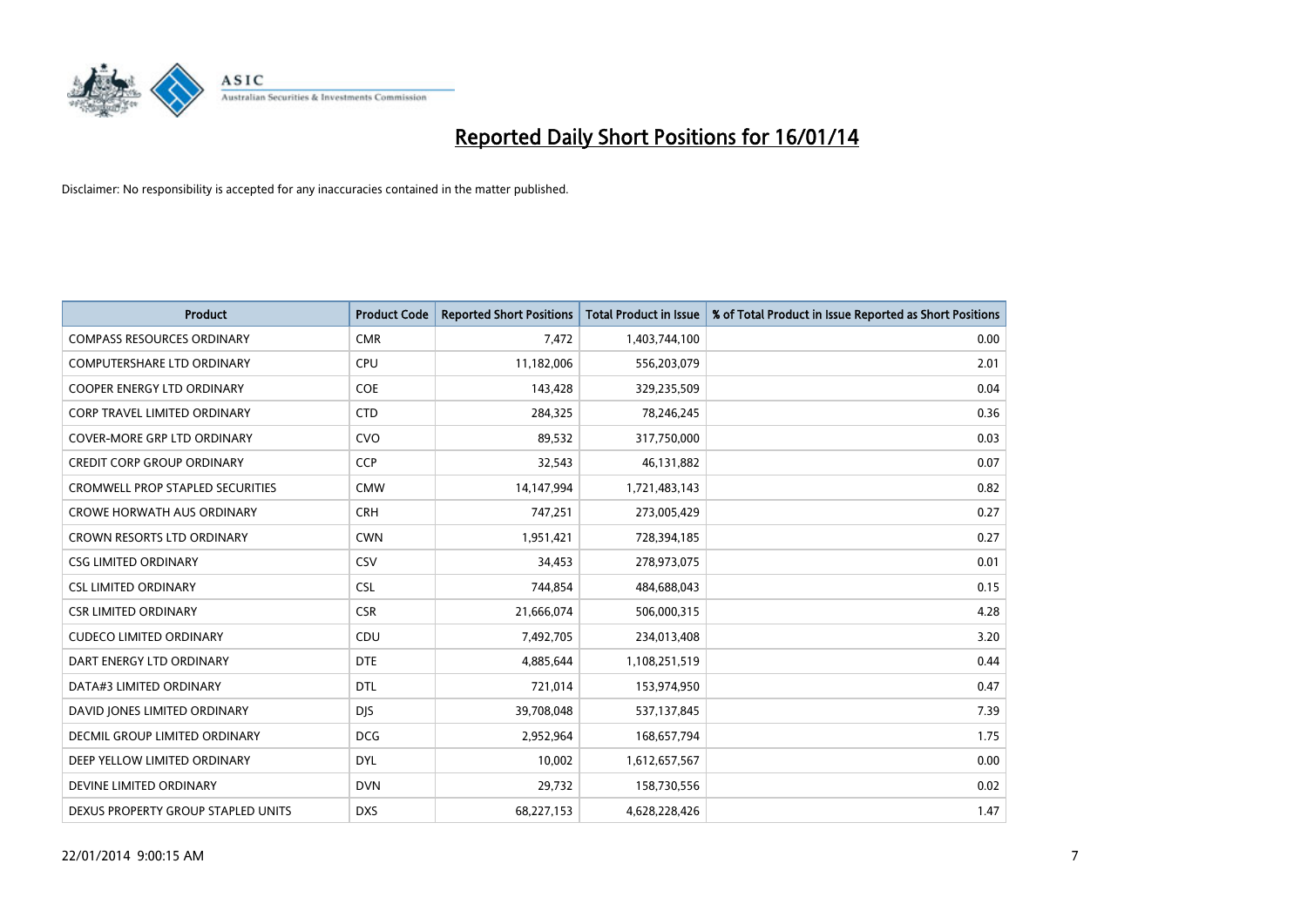

| <b>Product</b>                    | <b>Product Code</b> | <b>Reported Short Positions</b> | <b>Total Product in Issue</b> | % of Total Product in Issue Reported as Short Positions |
|-----------------------------------|---------------------|---------------------------------|-------------------------------|---------------------------------------------------------|
| DICK SMITH HLDGS ORDINARY         | <b>DSH</b>          | 5,461,861                       | 236,511,364                   | 2.31                                                    |
| DISCOVERY METALS LTD ORDINARY     | <b>DML</b>          | 4,516,629                       | 560,034,418                   | 0.81                                                    |
| DOMINO PIZZA ENTERPR ORDINARY     | <b>DMP</b>          | 1,554,844                       | 85,915,713                    | 1.81                                                    |
| DONACO INTERNATIONAL ORDINARY     | <b>DNA</b>          | 70,000                          | 401,051,771                   | 0.02                                                    |
| DOWNER EDI LIMITED ORDINARY       | <b>DOW</b>          | 15,691,965                      | 434,734,970                   | 3.61                                                    |
| DRAGON MINING LTD ORDINARY        | <b>DRA</b>          | 50,000                          | 88,840,613                    | 0.06                                                    |
| DRILLSEARCH ENERGY ORDINARY       | <b>DLS</b>          | 10,863,743                      | 432,465,895                   | 2.51                                                    |
| DUET GROUP STAPLED US PROHIBIT.   | <b>DUE</b>          | 8,075,951                       | 1,237,195,531                 | 0.65                                                    |
| DULUXGROUP LIMITED ORDINARY       | <b>DLX</b>          | 269,363                         | 381,093,950                   | 0.07                                                    |
| <b>DWS LTD ORDINARY</b>           | <b>DWS</b>          | 635,795                         | 132,362,763                   | 0.48                                                    |
| ECHO ENTERTAINMENT ORDINARY       | <b>EGP</b>          | 14,584,988                      | 825,672,730                   | 1.77                                                    |
| ELDERS LIMITED ORDINARY           | <b>ELD</b>          | 19,697,945                      | 455,013,329                   | 4.33                                                    |
| ELEMENTAL MINERALS ORDINARY       | <b>ELM</b>          | 176,299                         | 303,263,391                   | 0.06                                                    |
| <b>EMECO HOLDINGS ORDINARY</b>    | <b>EHL</b>          | 9,405,624                       | 599,675,707                   | 1.57                                                    |
| <b>ENDEAVOUR MIN CORP CDI 1:1</b> | <b>EVR</b>          | 281,543                         | 82,053,013                    | 0.34                                                    |
| ENERGY RESOURCES ORDINARY 'A'     | ERA                 | 11,416,979                      | 517,725,062                   | 2.21                                                    |
| ENERGY WORLD CORPOR. ORDINARY     | <b>EWC</b>          | 57,332,667                      | 1,734,166,672                 | 3.31                                                    |
| <b>ENVESTRA LIMITED ORDINARY</b>  | <b>ENV</b>          | 2,330,803                       | 1,796,808,474                 | 0.13                                                    |
| EQUATORIAL RES LTD ORDINARY       | EQX                 | 8                               | 122,185,353                   | 0.00                                                    |
| ERM POWER LIMITED ORDINARY        | <b>EPW</b>          | 12,629                          | 238,714,606                   | 0.01                                                    |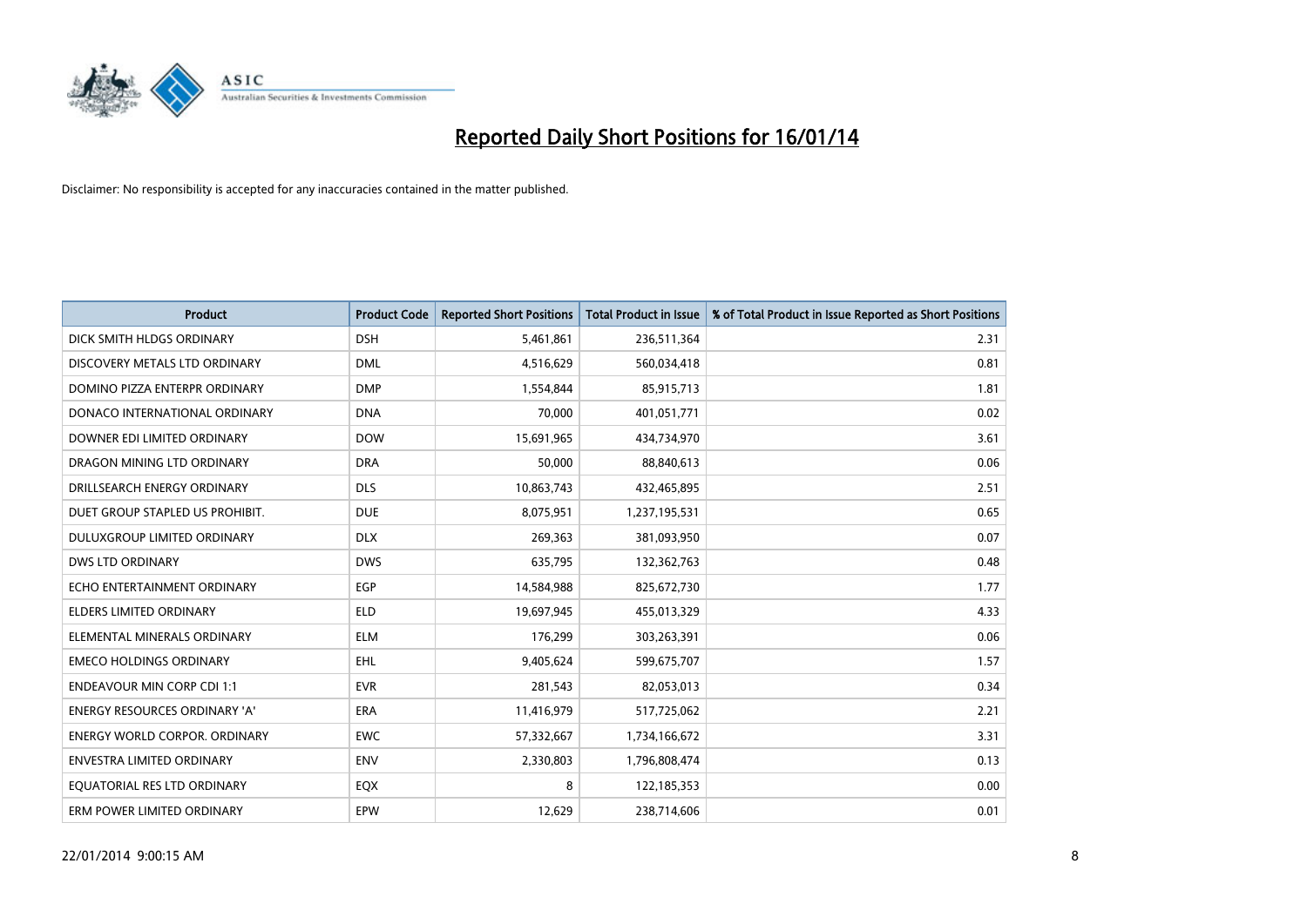

| <b>Product</b>                         | <b>Product Code</b> | <b>Reported Short Positions</b> | <b>Total Product in Issue</b> | % of Total Product in Issue Reported as Short Positions |
|----------------------------------------|---------------------|---------------------------------|-------------------------------|---------------------------------------------------------|
| <b>ESERVGLOBAL LIMITED ORDINARY</b>    | ESV                 | 5,850,000                       | 253,545,997                   | 2.31                                                    |
| ETHANE PIPELINE STAPLED SECURITIES     | <b>EPX</b>          | 1,675                           | 69,302,275                    | 0.00                                                    |
| EVOLUTION MINING LTD ORDINARY          | <b>EVN</b>          | 21,496,809                      | 708,652,367                   | 3.03                                                    |
| FAIRFAX MEDIA LTD ORDINARY             | <b>FXJ</b>          | 250,562,094                     | 2,351,955,725                 | 10.65                                                   |
| <b>FANTASTIC HOLDINGS ORDINARY</b>     | <b>FAN</b>          | 21,870                          | 103,068,398                   | 0.02                                                    |
| <b>FAR LTD ORDINARY</b>                | <b>FAR</b>          | 24,205,420                      | 2,499,846,742                 | 0.97                                                    |
| FEDERATION CNTRES ORD/UNIT STAPLED SEC | FDC                 | 7,376,222                       | 1,427,641,565                 | 0.52                                                    |
| FINBAR GROUP LIMITED ORDINARY          | <b>FRI</b>          | 152                             | 220,847,184                   | 0.00                                                    |
| FISHER & PAYKEL H. ORDINARY            | <b>FPH</b>          | 1,750,306                       | 550,720,119                   | 0.32                                                    |
| FLEETWOOD CORP ORDINARY                | <b>FWD</b>          | 2,016,361                       | 60,522,619                    | 3.33                                                    |
| FLETCHER BUILDING ORDINARY             | <b>FBU</b>          | 1,436,034                       | 687,854,788                   | 0.21                                                    |
| FLEXIGROUP LIMITED ORDINARY            | <b>FXL</b>          | 380,550                         | 304,096,060                   | 0.13                                                    |
| FLIGHT CENTRE TRAVEL ORDINARY          | <b>FLT</b>          | 5,014,060                       | 100,537,929                   | 4.99                                                    |
| FLINDERS MINES LTD ORDINARY            | <b>FMS</b>          | 4,437,551                       | 1,826,716,748                 | 0.24                                                    |
| <b>FOCUS MINERALS LTD ORDINARY</b>     | <b>FML</b>          | 10,190,806                      | 9,137,375,877                 | 0.11                                                    |
| FONTERRA SHARE FUND ORDINARY UNITS     | <b>FSF</b>          | 319                             | 106,735,056                   | 0.00                                                    |
| FORGE GROUP LIMITED ORDINARY           | FGE                 | 4,268,345                       | 86,169,014                    | 4.95                                                    |
| FORTESCUE METALS GRP ORDINARY          | <b>FMG</b>          | 158,668,436                     | 3,113,798,151                 | 5.10                                                    |
| <b>G.U.D. HOLDINGS ORDINARY</b>        | <b>GUD</b>          | 5,911,969                       | 71,241,319                    | 8.30                                                    |
| <b>G8 EDUCATION LIMITED ORDINARY</b>   | <b>GEM</b>          | 1,779,101                       | 301,705,105                   | 0.59                                                    |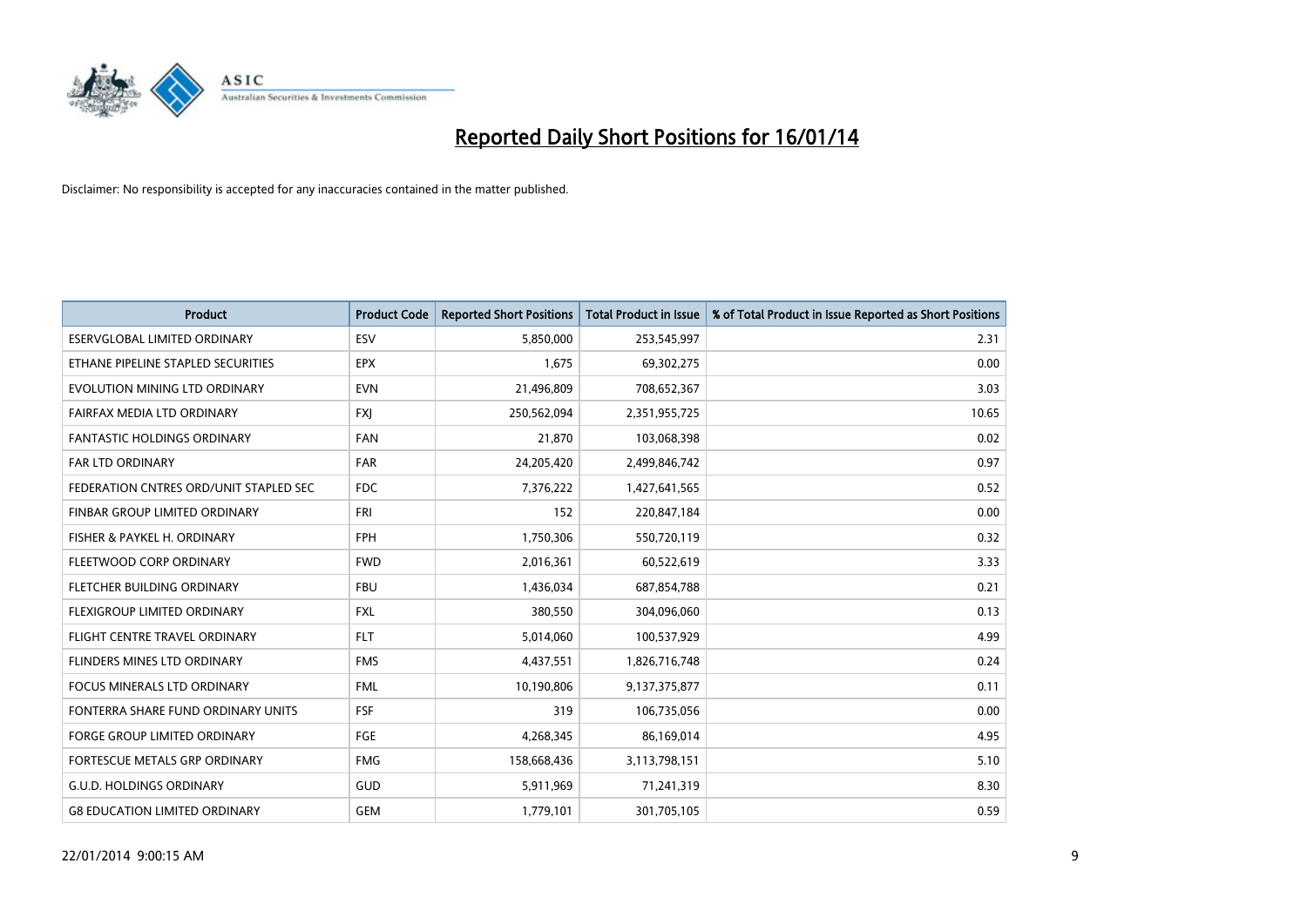

| <b>Product</b>                                   | <b>Product Code</b> | <b>Reported Short Positions</b> | <b>Total Product in Issue</b> | % of Total Product in Issue Reported as Short Positions |
|--------------------------------------------------|---------------------|---------------------------------|-------------------------------|---------------------------------------------------------|
| <b>GALAXY RESOURCES ORDINARY</b>                 | <b>GXY</b>          | 17,038                          | 1,027,058,768                 | 0.00                                                    |
| <b>GBST HOLDINGS ORDINARY</b>                    | <b>GBT</b>          | 33,284                          | 66,561,725                    | 0.05                                                    |
| <b>GDI PROPERTY GRP STAPLED SECURITIES</b>       | <b>GDI</b>          | 669,000                         | 567,575,025                   | 0.12                                                    |
| <b>GENETIC TECHNOLOGIES ORDINARY</b>             | <b>GTG</b>          | 3,000                           | 572,694,121                   | 0.00                                                    |
| <b>GEODYNAMICS LIMITED ORDINARY</b>              | GDY                 | 850                             | 406,452,608                   | 0.00                                                    |
| GI DYNAMICS, INC CDI US PROHIBITED               | GID                 | 2,459,393                       | 393,043,620                   | 0.63                                                    |
| <b>GINDALBIE METALS LTD ORDINARY</b>             | <b>GBG</b>          | 43,607,189                      | 1,493,660,842                 | 2.92                                                    |
| <b>GOODMAN FIELDER, ORDINARY</b>                 | GFF                 | 40,061,557                      | 1,955,559,207                 | 2.05                                                    |
| <b>GOODMAN GROUP STAPLED</b>                     | <b>GMG</b>          | 4,740,890                       | 1,718,742,809                 | 0.28                                                    |
| <b>GPT GROUP STAPLED SEC.</b>                    | GPT                 | 6,065,892                       | 1,694,888,638                 | 0.36                                                    |
| <b>GRAINCORP LIMITED A CLASS ORDINARY</b>        | <b>GNC</b>          | 665,383                         | 228,855,628                   | 0.29                                                    |
| <b>GRANGE RESOURCES, ORDINARY</b>                | <b>GRR</b>          | 5,237,229                       | 1,157,097,869                 | 0.45                                                    |
| <b>GREENCROSS LIMITED ORDINARY</b>               | GXL                 | 41,939                          | 37,682,334                    | 0.11                                                    |
| <b>GREENLAND MIN EN LTD ORDINARY</b>             | GGG                 | 2,224,020                       | 574,572,911                   | 0.39                                                    |
| <b>GROWTHPOINT PROPERTY ORD/UNIT STAPLED SEC</b> | GOZ                 | 6,637                           | 475,705,269                   | 0.00                                                    |
| <b>GRYPHON MINERALS LTD ORDINARY</b>             | GRY                 | 5,536,716                       | 400,797,615                   | 1.38                                                    |
| <b>GUILDFORD COAL LTD ORDINARY</b>               | <b>GUF</b>          | 242,747                         | 655,046,899                   | 0.04                                                    |
| <b>GUINNESS PEAT GROUP. CDI 1:1</b>              | <b>GPG</b>          | 81,925                          | 187,775,054                   | 0.04                                                    |
| <b>GWA GROUP LTD ORDINARY</b>                    | <b>GWA</b>          | 12,909,389                      | 306,533,770                   | 4.21                                                    |
| <b>HARVEY NORMAN ORDINARY</b>                    | <b>HVN</b>          | 66,046,471                      | 1,062,316,784                 | 6.22                                                    |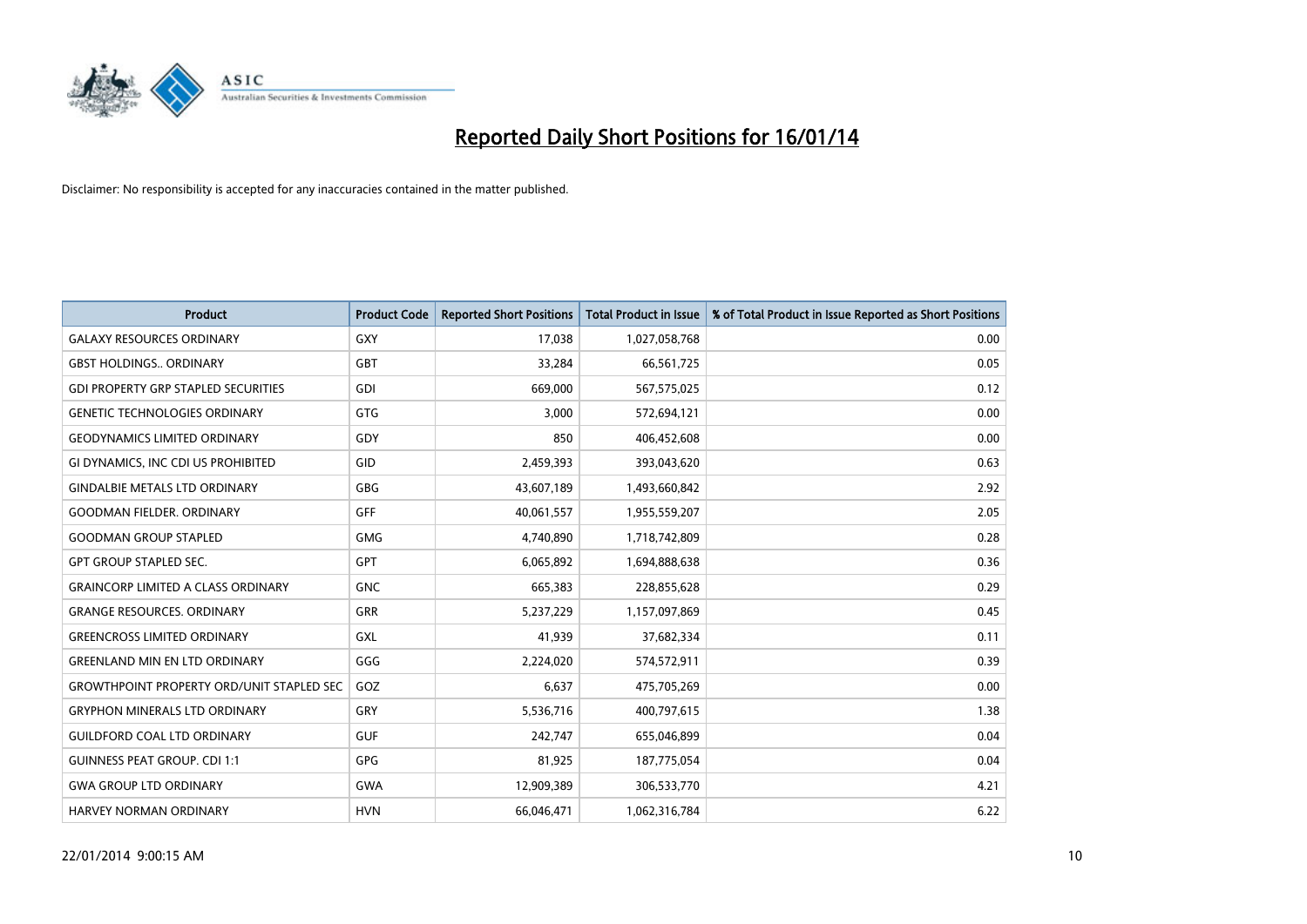

| <b>Product</b>                                | <b>Product Code</b> | <b>Reported Short Positions</b> | <b>Total Product in Issue</b> | % of Total Product in Issue Reported as Short Positions |
|-----------------------------------------------|---------------------|---------------------------------|-------------------------------|---------------------------------------------------------|
| <b>HENDERSON GROUP CDI 1:1</b>                | <b>HGG</b>          | 422,661                         | 703,262,113                   | 0.06                                                    |
| HFA HOLDINGS LIMITED ORDINARY                 | <b>HFA</b>          | 3,863                           | 118,738,157                   | 0.00                                                    |
| <b>HIGHLANDS PACIFIC ORDINARY</b>             | <b>HIG</b>          | 10,001                          | 853,777,764                   | 0.00                                                    |
| HILLGROVE RES LTD ORDINARY                    | <b>HGO</b>          | 481,628                         | 1,178,589,221                 | 0.04                                                    |
| <b>HILLS LTD ORDINARY</b>                     | <b>HIL</b>          | 505,126                         | 236,619,450                   | 0.21                                                    |
| HORIZON OIL LIMITED ORDINARY                  | <b>HZN</b>          | 79,045,074                      | 1,301,147,932                 | 6.08                                                    |
| HOT CHILI LTD ORDINARY                        | <b>HCH</b>          | 10,000                          | 347,732,196                   | 0.00                                                    |
| <b>ICON ENERGY LIMITED ORDINARY</b>           | <b>ICN</b>          | 2,926                           | 615,774,351                   | 0.00                                                    |
| <b>IINET LIMITED ORDINARY</b>                 | <b>IIN</b>          | 238,055                         | 161,238,847                   | 0.15                                                    |
| <b>ILUKA RESOURCES ORDINARY</b>               | <b>ILU</b>          | 40,709,508                      | 418,700,517                   | 9.72                                                    |
| <b>IMDEX LIMITED ORDINARY</b>                 | <b>IMD</b>          | 3,925,498                       | 210,473,188                   | 1.87                                                    |
| <b>INCITEC PIVOT ORDINARY</b>                 | IPL                 | 24,775,324                      | 1,628,730,107                 | 1.52                                                    |
| INDEPENDENCE GROUP ORDINARY                   | <b>IGO</b>          | 3,902,059                       | 233,323,905                   | 1.67                                                    |
| <b>INDOPHIL RESOURCES ORDINARY</b>            | <b>IRN</b>          | 323,030                         | 1,203,146,194                 | 0.03                                                    |
| <b>INFIGEN ENERGY STAPLED SECURITIES</b>      | <b>IFN</b>          | 3,075,688                       | 764,993,434                   | 0.40                                                    |
| <b>INFOMEDIA LTD ORDINARY</b>                 | <b>IFM</b>          | 405,251                         | 304,953,155                   | 0.13                                                    |
| <b>INGENIA GROUP STAPLED SECURITIES</b>       | <b>INA</b>          | 45,360                          | 676,240,232                   | 0.01                                                    |
| <b>INSURANCE AUSTRALIA ORDINARY</b>           | IAG                 | 7,517,319                       | 2,298,412,449                 | 0.33                                                    |
| <b>INTREPID MINES ORDINARY</b>                | <b>IAU</b>          | 18,174,864                      | 556,426,332                   | 3.27                                                    |
| <b>INVESTA OFFICE FUND STAPLED SECURITIES</b> | <b>IOF</b>          | 487,708                         | 614,047,458                   | 0.08                                                    |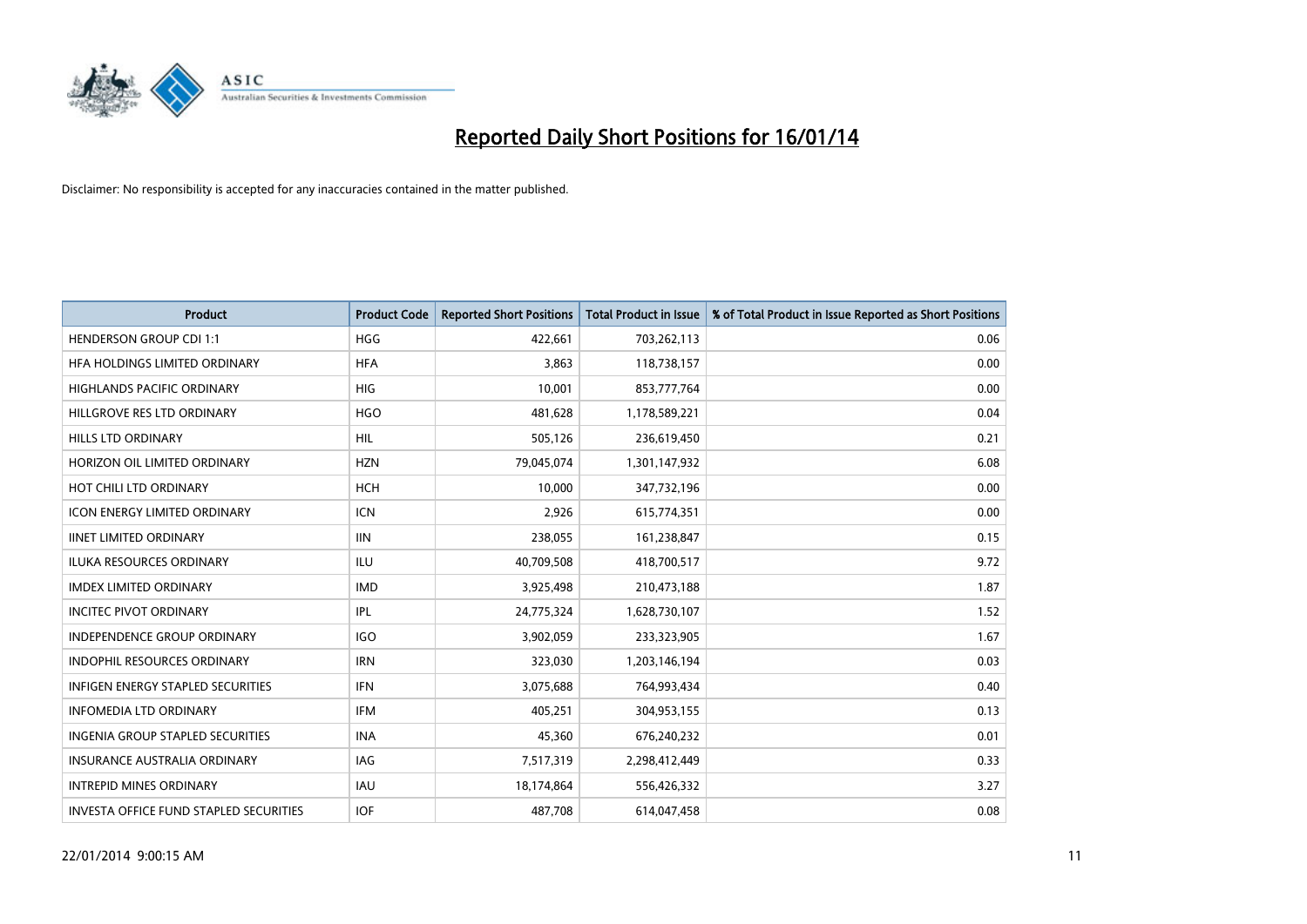

| <b>Product</b>                           | <b>Product Code</b> | <b>Reported Short Positions</b> | <b>Total Product in Issue</b> | % of Total Product in Issue Reported as Short Positions |
|------------------------------------------|---------------------|---------------------------------|-------------------------------|---------------------------------------------------------|
| <b>INVOCARE LIMITED ORDINARY</b>         | <b>IVC</b>          | 5,962,867                       | 110,030,298                   | 5.42                                                    |
| <b>IOOF HOLDINGS LTD ORDINARY</b>        | IFL                 | 2,171,911                       | 232,118,034                   | 0.94                                                    |
| <b>IRESS LIMITED ORDINARY</b>            | <b>IRE</b>          | 402,113                         | 158,585,126                   | 0.25                                                    |
| <b>IRON ORE HOLDINGS ORDINARY</b>        | <b>IOH</b>          | 26,197                          | 161,174,005                   | 0.02                                                    |
| <b>ISELECT LTD ORDINARY</b>              | <b>ISU</b>          | 510,527                         | 260,889,894                   | 0.20                                                    |
| JAMES HARDIE INDUST CHESS DEPOSITARY INT | <b>IHX</b>          | 5,679,940                       | 443,536,551                   | 1.28                                                    |
| <b>JB HI-FI LIMITED ORDINARY</b>         | <b>JBH</b>          | 6,844,417                       | 100,261,681                   | 6.83                                                    |
| <b>KAGARA LTD ORDINARY</b>               | KZL                 | 3,385,466                       | 798,953,117                   | 0.42                                                    |
| KALNORTH GOLD LTD ORDINARY               | <b>KGM</b>          | 85,000                          | 229,333,538                   | 0.04                                                    |
| KAROON GAS AUSTRALIA ORDINARY            | <b>KAR</b>          | 4,252,886                       | 255,841,581                   | 1.66                                                    |
| KATHMANDU HOLD LTD ORDINARY              | <b>KMD</b>          | 186,159                         | 200,473,338                   | 0.09                                                    |
| <b>KBL MINING LIMITED ORDINARY</b>       | <b>KBL</b>          | 1,820                           | 393,535,629                   | 0.00                                                    |
| KINGSGATE CONSOLID. ORDINARY             | <b>KCN</b>          | 7,734,259                       | 164,059,349                   | 4.71                                                    |
| KINGSROSE MINING LTD ORDINARY            | <b>KRM</b>          | 490,786                         | 335,753,851                   | 0.15                                                    |
| LEIGHTON HOLDINGS ORDINARY               | LEI                 | 22,373,228                      | 337,235,188                   | 6.63                                                    |
| LEND LEASE GROUP UNIT/ORD STAPLED        | LLC                 | 7,185,206                       | 576,712,337                   | 1.25                                                    |
| LYCOPODIUM LIMITED ORDINARY              | <b>LYL</b>          | 1                               | 38,955,103                    | 0.00                                                    |
| LYNAS CORPORATION ORDINARY               | <b>LYC</b>          | 165,149,162                     | 1,961,160,594                 | 8.42                                                    |
| M2 GRP LTD ORDINARY                      | <b>MTU</b>          | 9,335,204                       | 179,384,685                   | 5.20                                                    |
| <b>MACA LIMITED ORDINARY</b>             | <b>MLD</b>          | 81,626                          | 176,476,373                   | 0.05                                                    |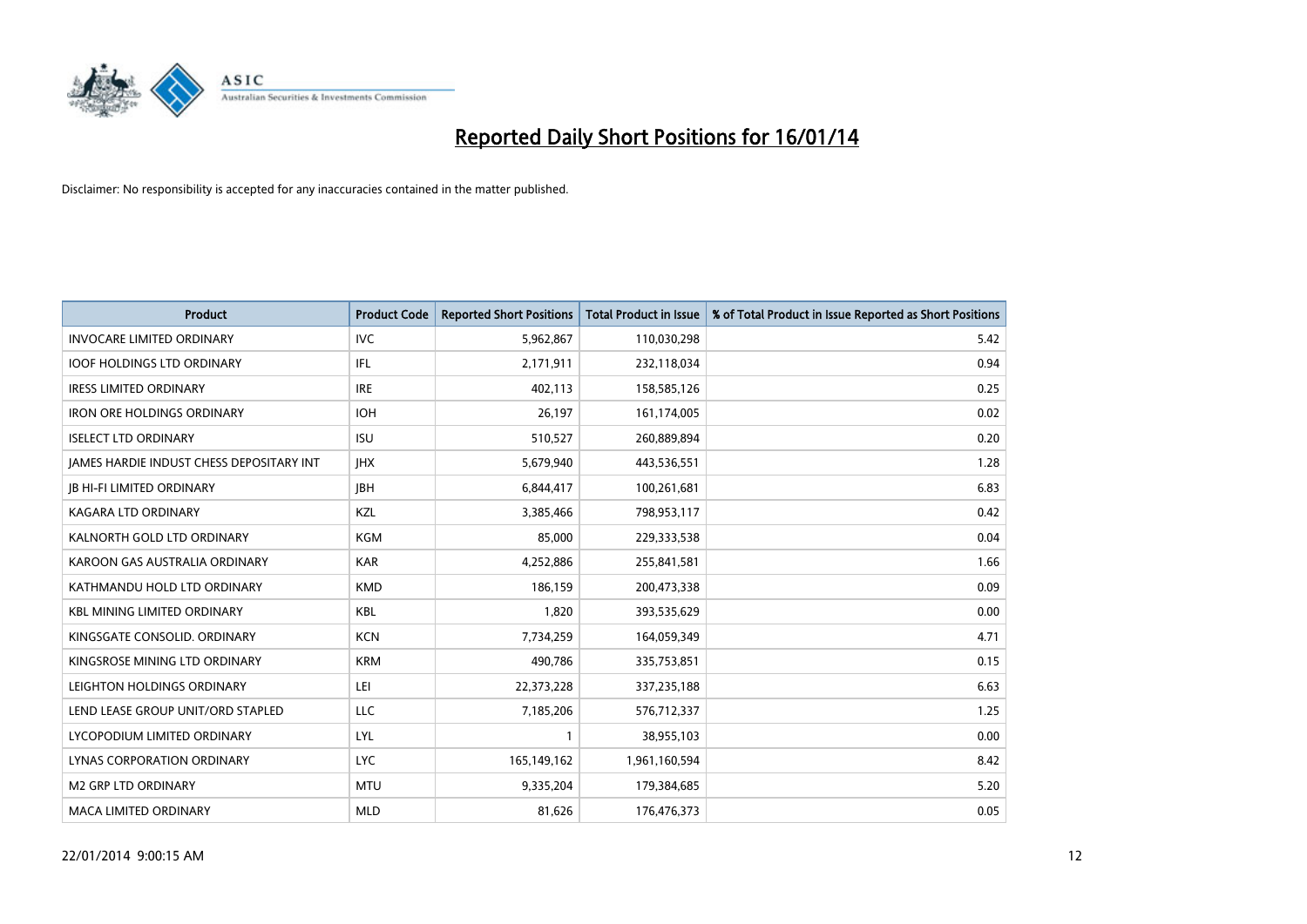

| <b>Product</b>                        | <b>Product Code</b> | <b>Reported Short Positions</b> | <b>Total Product in Issue</b> | % of Total Product in Issue Reported as Short Positions |
|---------------------------------------|---------------------|---------------------------------|-------------------------------|---------------------------------------------------------|
| <b>MACMAHON HOLDINGS ORDINARY</b>     | <b>MAH</b>          | 1,676,521                       | 1,261,699,966                 | 0.13                                                    |
| MACO ATLAS ROADS GRP ORDINARY STAPLED | <b>MOA</b>          | 12,168,194                      | 487,230,540                   | 2.50                                                    |
| MACQUARIE GROUP LTD ORDINARY          | <b>MOG</b>          | 1,550,649                       | 321,050,410                   | 0.48                                                    |
| MAGELLAN FIN GRP LTD ORDINARY         | <b>MFG</b>          | 967,876                         | 155,830,849                   | 0.62                                                    |
| <b>MATRIX C &amp; E LTD ORDINARY</b>  | <b>MCE</b>          | 2,839,664                       | 94,555,428                    | 3.00                                                    |
| <b>MAVERICK DRILLING ORDINARY</b>     | <b>MAD</b>          | 7,845,387                       | 468,004,529                   | 1.68                                                    |
| <b>MAXITRANS INDUSTRIES ORDINARY</b>  | <b>MXI</b>          | 503,761                         | 183,993,392                   | 0.27                                                    |
| MAYNE PHARMA LTD ORDINARY             | <b>MYX</b>          | 1,428,011                       | 563,459,968                   | 0.25                                                    |
| MCALEESE LTD ORDINARY                 | <b>MCS</b>          | 2,694,317                       | 296,577,121                   | 0.91                                                    |
| MCMILLAN SHAKESPEARE ORDINARY         | <b>MMS</b>          | 731,883                         | 74,523,965                    | 0.98                                                    |
| MEDUSA MINING LTD ORDINARY            | <b>MML</b>          | 6,311,375                       | 207,794,301                   | 3.04                                                    |
| MELBOURNE IT LIMITED ORDINARY         | <b>MLB</b>          | 22,933                          | 83,231,038                    | 0.03                                                    |
| MEO AUSTRALIA LTD ORDINARY            | <b>MEO</b>          | 10,845                          | 627,264,587                   | 0.00                                                    |
| MERIDIAN ENERGY INSTALMENT RECEIPTS   | <b>MEZCA</b>        | 32,097                          | 1,255,413,626                 | 0.00                                                    |
| <b>MERMAID MARINE ORDINARY</b>        | <b>MRM</b>          | 1,587,718                       | 232,652,241                   | 0.68                                                    |
| MESOBLAST LIMITED ORDINARY            | <b>MSB</b>          | 9,042,523                       | 321,210,394                   | 2.82                                                    |
| METALS X LIMITED ORDINARY             | <b>MLX</b>          | 36,159                          | 1,655,386,110                 | 0.00                                                    |
| METCASH LIMITED ORDINARY              | <b>MTS</b>          | 110,678,573                     | 880,704,786                   | 12.57                                                   |
| METMINCO LIMITED ORDINARY             | <b>MNC</b>          | 367,283                         | 1,749,543,023                 | 0.02                                                    |
| MIGHTY RIVER POWER ORDINARY           | <b>MYT</b>          | 1,950,939                       | 1,400,012,517                 | 0.14                                                    |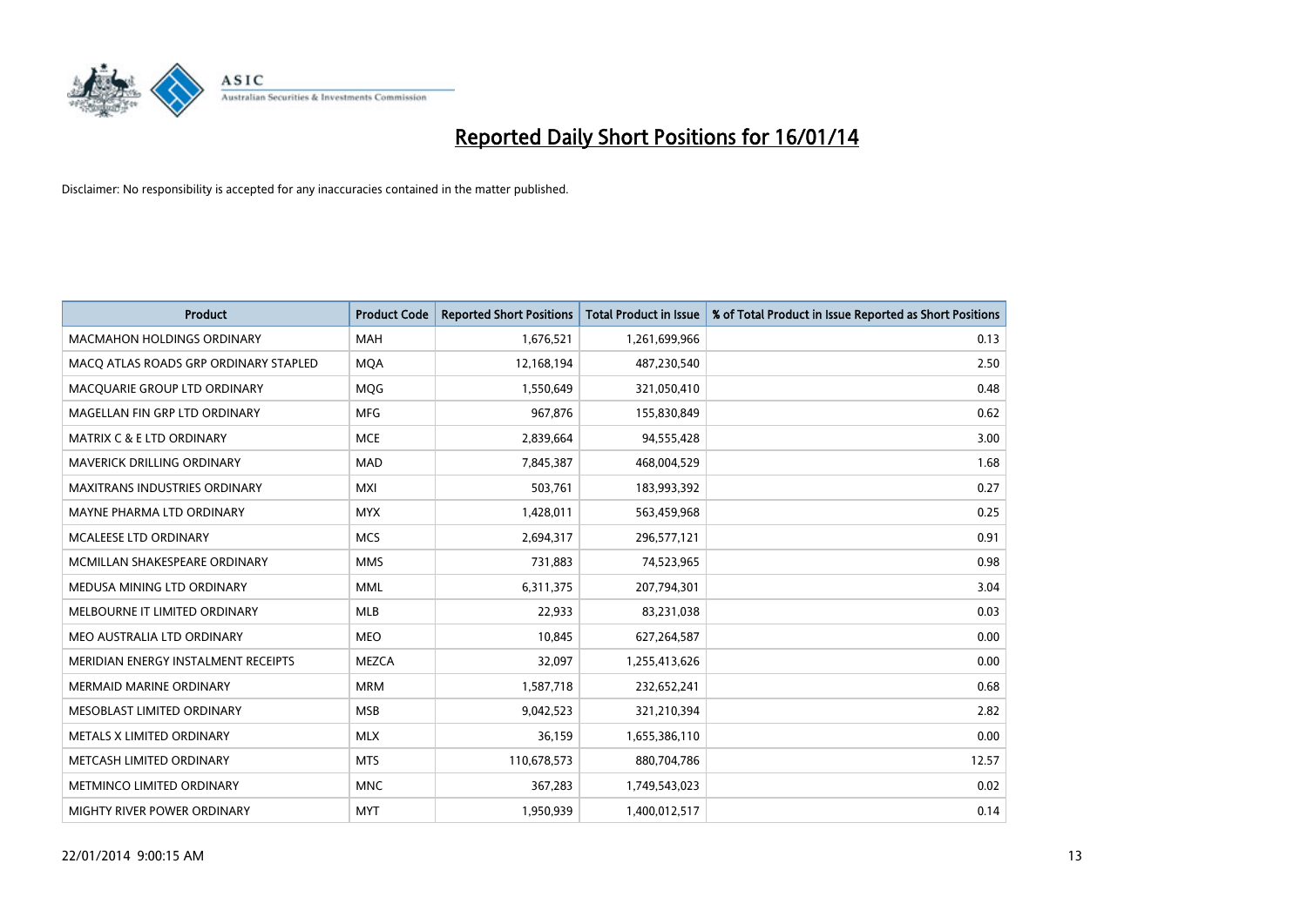

| <b>Product</b>                     | <b>Product Code</b> | <b>Reported Short Positions</b> | <b>Total Product in Issue</b> | % of Total Product in Issue Reported as Short Positions |
|------------------------------------|---------------------|---------------------------------|-------------------------------|---------------------------------------------------------|
| MINCOR RESOURCES NL ORDINARY       | <b>MCR</b>          | 2,241,674                       | 188,208,274                   | 1.19                                                    |
| MINERAL DEPOSITS ORDINARY          | <b>MDL</b>          | 776,604                         | 96,038,786                    | 0.81                                                    |
| MINERAL RESOURCES, ORDINARY        | <b>MIN</b>          | 4,457,730                       | 186,112,198                   | 2.40                                                    |
| MINT WIRELESS ORDINARY             | <b>MNW</b>          | 448,397                         | 403,872,395                   | 0.11                                                    |
| MIRABELA NICKEL LTD ORDINARY       | <b>MBN</b>          | 18,867,110                      | 876,801,147                   | 2.15                                                    |
| MIRVAC GROUP STAPLED SECURITIES    | <b>MGR</b>          | 6,213,676                       | 3,664,938,678                 | 0.17                                                    |
| MOLOPO ENERGY LTD ORDINARY         | <b>MPO</b>          | 351,895                         | 246,724,091                   | 0.14                                                    |
| <b>MONADELPHOUS GROUP ORDINARY</b> | <b>MND</b>          | 13,000,586                      | 92,308,047                    | 14.08                                                   |
| MORTGAGE CHOICE LTD ORDINARY       | <b>MOC</b>          | 78,011                          | 123,780,387                   | 0.06                                                    |
| <b>MOUNT GIBSON IRON ORDINARY</b>  | <b>MGX</b>          | 8,541,686                       | 1,090,584,232                 | 0.78                                                    |
| MULTIPLEX SITES SITES              | <b>MXUPA</b>        | 1,474                           | 4,500,000                     | 0.03                                                    |
| MURCHISON METALS LTD ORDINARY      | <b>MMX</b>          | 216,291                         | 450,497,346                   | 0.05                                                    |
| MYER HOLDINGS LTD ORDINARY         | <b>MYR</b>          | 66,882,815                      | 585,684,551                   | 11.42                                                   |
| NANOSONICS LIMITED ORDINARY        | <b>NAN</b>          | 181,042                         | 263,125,129                   | 0.07                                                    |
| NATIONAL AUST. BANK ORDINARY       | <b>NAB</b>          | 5,652,701                       | 2,351,436,055                 | 0.24                                                    |
| NATIONAL STORAGE STAPLED           | <b>NSR</b>          | 13,925                          | 244,897,097                   | 0.01                                                    |
| NAVITAS LIMITED ORDINARY           | <b>NVT</b>          | 3,118,559                       | 375,416,910                   | 0.83                                                    |
| NEON ENERGY LIMITED ORDINARY       | <b>NEN</b>          | 5,539,591                       | 553,037,848                   | 1.00                                                    |
| NEUREN PHARMACEUT, ORDINARY        | <b>NEU</b>          | 10,403                          | 1,512,528,963                 | 0.00                                                    |
| NEW HOPE CORPORATION ORDINARY      | <b>NHC</b>          | 430,098                         | 830,819,859                   | 0.05                                                    |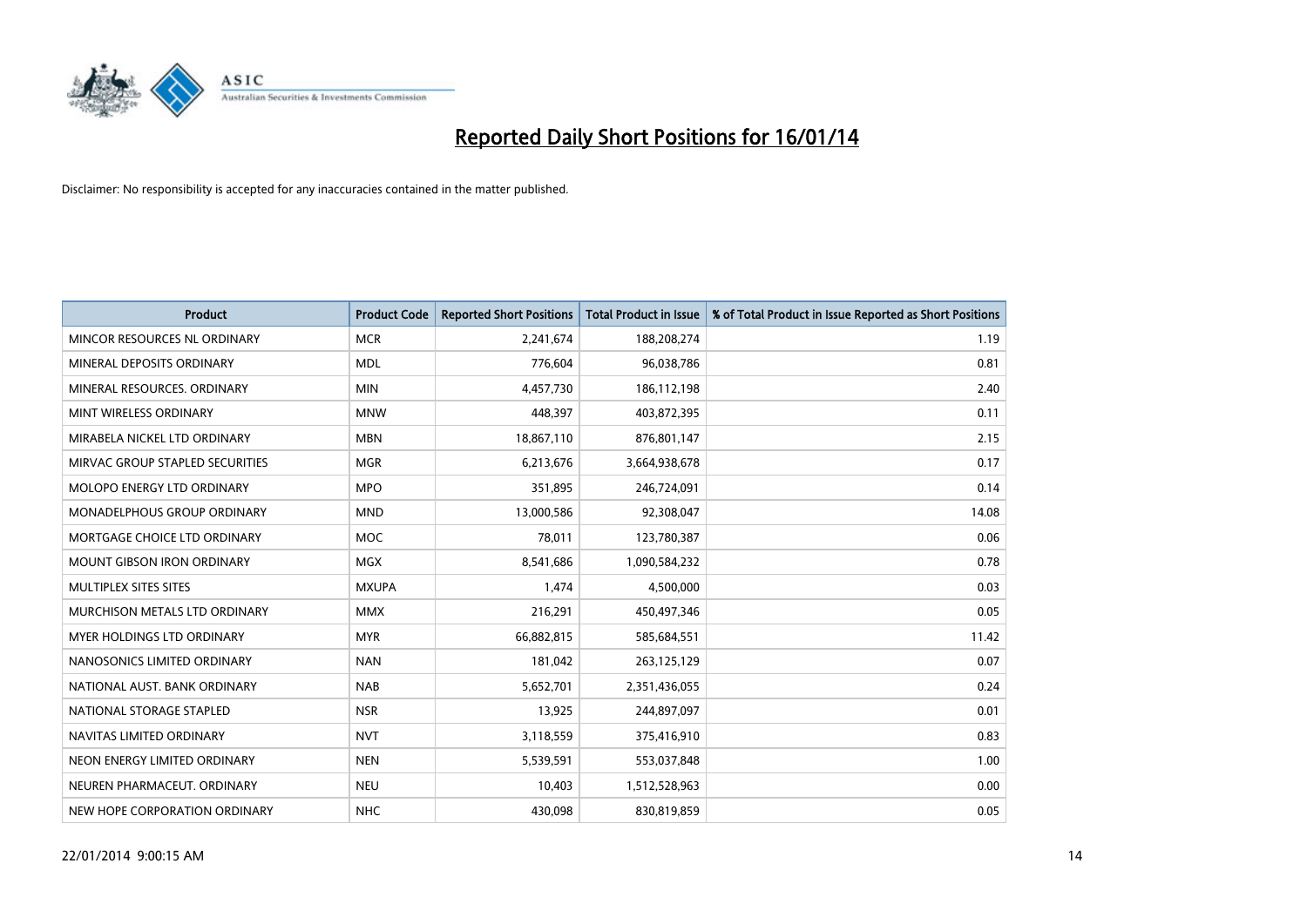

| <b>Product</b>                        | <b>Product Code</b> | <b>Reported Short Positions</b> | <b>Total Product in Issue</b> | % of Total Product in Issue Reported as Short Positions |
|---------------------------------------|---------------------|---------------------------------|-------------------------------|---------------------------------------------------------|
| NEWCREST MINING ORDINARY              | <b>NCM</b>          | 12,830,161                      | 766,510,971                   | 1.67                                                    |
| NEWS CORP A NON-VOTING CDI            | <b>NWSLV</b>        | 1,596,823                       | 3,336,550                     | 47.86                                                   |
| NEWS CORP B VOTING CDI                | <b>NWS</b>          | 3,229,088                       | 19,342,944                    | 16.69                                                   |
| NEWSAT LIMITED ORDINARY               | <b>NWT</b>          | 1,529,385                       | 591,460,931                   | 0.26                                                    |
| NEXTDC LIMITED ORDINARY               | <b>NXT</b>          | 9,246,022                       | 192,904,486                   | 4.79                                                    |
| NEXUS ENERGY LIMITED ORDINARY         | <b>NXS</b>          | 2,039,323                       | 1,330,219,459                 | 0.15                                                    |
| NIB HOLDINGS LIMITED ORDINARY         | <b>NHF</b>          | 3,896,974                       | 439,004,182                   | 0.89                                                    |
| NICK SCALI LIMITED ORDINARY           | <b>NCK</b>          | 2,520                           | 81,000,000                    | 0.00                                                    |
| NIDO PETROLEUM ORDINARY               | <b>NDO</b>          | 47,402                          | 2,048,317,635                 | 0.00                                                    |
| NINE ENTERTAINMENT ORDINARY           | <b>NEC</b>          | 7,199,897                       | 940,295,023                   | 0.77                                                    |
| NORTHERN IRON LTD ORDINARY            | <b>NFE</b>          | 108,190                         | 484,405,314                   | 0.02                                                    |
| NORTHERN STAR ORDINARY                | <b>NST</b>          | 3,344,121                       | 428,369,762                   | 0.78                                                    |
| NOVOGEN LIMITED ORDINARY              | <b>NRT</b>          | 74,125                          | 161,498,858                   | 0.05                                                    |
| NRW HOLDINGS LIMITED ORDINARY         | <b>NWH</b>          | 17,302,346                      | 278,888,011                   | 6.20                                                    |
| NUCOAL RESOURCES LTD ORDINARY         | <b>NCR</b>          | $\mathbf{1}$                    | 768,612,354                   | 0.00                                                    |
| NUFARM LIMITED ORDINARY               | <b>NUF</b>          | 16,143,537                      | 263,725,895                   | 6.12                                                    |
| OAKTON LIMITED ORDINARY               | <b>OKN</b>          | 745,095                         | 89,968,985                    | 0.83                                                    |
| OCEANAGOLD CORP. CHESS DEPOSITARY INT | <b>OGC</b>          | 951,433                         | 300,350,129                   | 0.32                                                    |
| OIL SEARCH LTD ORDINARY               | OSH                 | 8,739,094                       | 1,343,361,150                 | 0.65                                                    |
| OM HOLDINGS LIMITED ORDINARY          | OMH                 | 2,288,509                       | 733,423,337                   | 0.31                                                    |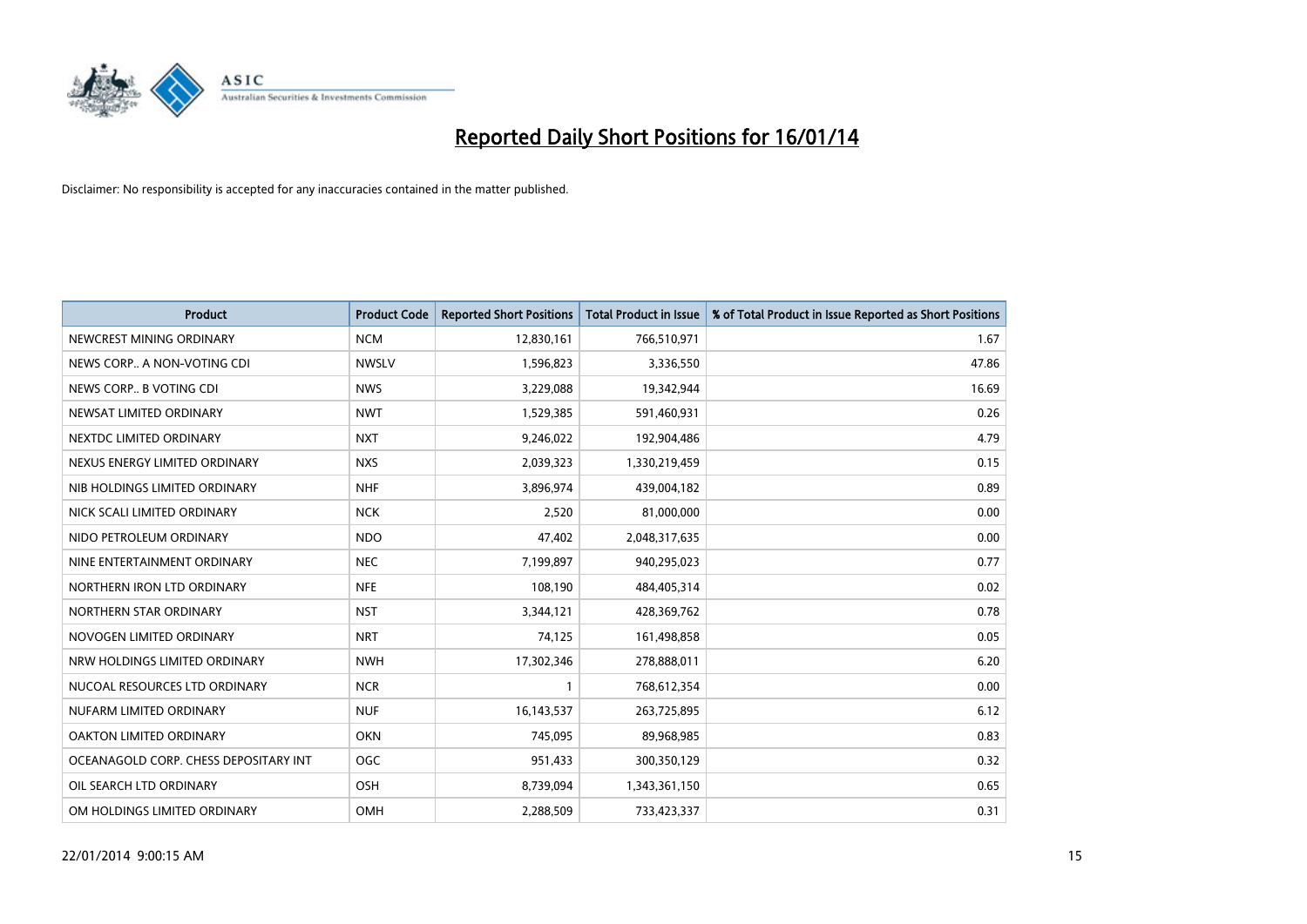

| <b>Product</b>                | <b>Product Code</b> | <b>Reported Short Positions</b> | <b>Total Product in Issue</b> | % of Total Product in Issue Reported as Short Positions |
|-------------------------------|---------------------|---------------------------------|-------------------------------|---------------------------------------------------------|
| ORICA LIMITED ORDINARY        | ORI                 | 9,582,602                       | 370,255,009                   | 2.59                                                    |
| ORIGIN ENERGY ORDINARY        | <b>ORG</b>          | 8,062,514                       | 1,101,228,973                 | 0.73                                                    |
| OROCOBRE LIMITED ORDINARY     | <b>ORE</b>          | 400,849                         | 132,041,911                   | 0.30                                                    |
| ORORA LIMITED ORDINARY        | <b>ORA</b>          | 269,478                         | 1,206,684,923                 | 0.02                                                    |
| OROTONGROUP LIMITED ORDINARY  | ORL                 | 125,626                         | 40,880,902                    | 0.31                                                    |
| OZ MINERALS ORDINARY          | OZL                 | 18,282,786                      | 303,470,022                   | 6.02                                                    |
| OZFOREX GROUP LTD ORDINARY    | <b>OFX</b>          | 2,302,041                       | 240,000,000                   | 0.96                                                    |
| PACIFIC BRANDS ORDINARY       | PBG                 | 6,274,051                       | 912,915,695                   | 0.69                                                    |
| PACT GROUP HLDGS LTD ORDINARY | <b>PGH</b>          | 1,350,000                       | 294,097,961                   | 0.46                                                    |
| PALADIN ENERGY LTD ORDINARY   | <b>PDN</b>          | 93,351,206                      | 964,241,634                   | 9.68                                                    |
| PANAUST LIMITED ORDINARY      | <b>PNA</b>          | 10,368,716                      | 620,724,651                   | 1.67                                                    |
| PANORAMIC RESOURCES ORDINARY  | PAN                 | 429,812                         | 319,285,132                   | 0.13                                                    |
| PANTERRA GOLD LTD ORDINARY    | PGI                 | $\mathbf{1}$                    | 772,031,012                   | 0.00                                                    |
| PAPERLINX LIMITED ORDINARY    | <b>PPX</b>          | 48,326                          | 609,280,761                   | 0.01                                                    |
| PAPILLON RES LTD ORDINARY     | <b>PIR</b>          | 8,013,272                       | 339,444,210                   | 2.36                                                    |
| PATTIES FOODS LTD ORDINARY    | PFL                 | 52,185                          | 139,144,338                   | 0.04                                                    |
| PEET LIMITED ORDINARY         | <b>PPC</b>          | 502,529                         | 433,389,348                   | 0.12                                                    |
| PENINSULA ENERGY LTD ORDINARY | <b>PEN</b>          | $\mathbf{1}$                    | 3,252,030,235                 | 0.00                                                    |
| PERPETUAL LIMITED ORDINARY    | PPT                 | 2,327,075                       | 46,529,270                    | 5.00                                                    |
| PERSEUS MINING LTD ORDINARY   | PRU                 | 9,308,771                       | 457,962,088                   | 2.03                                                    |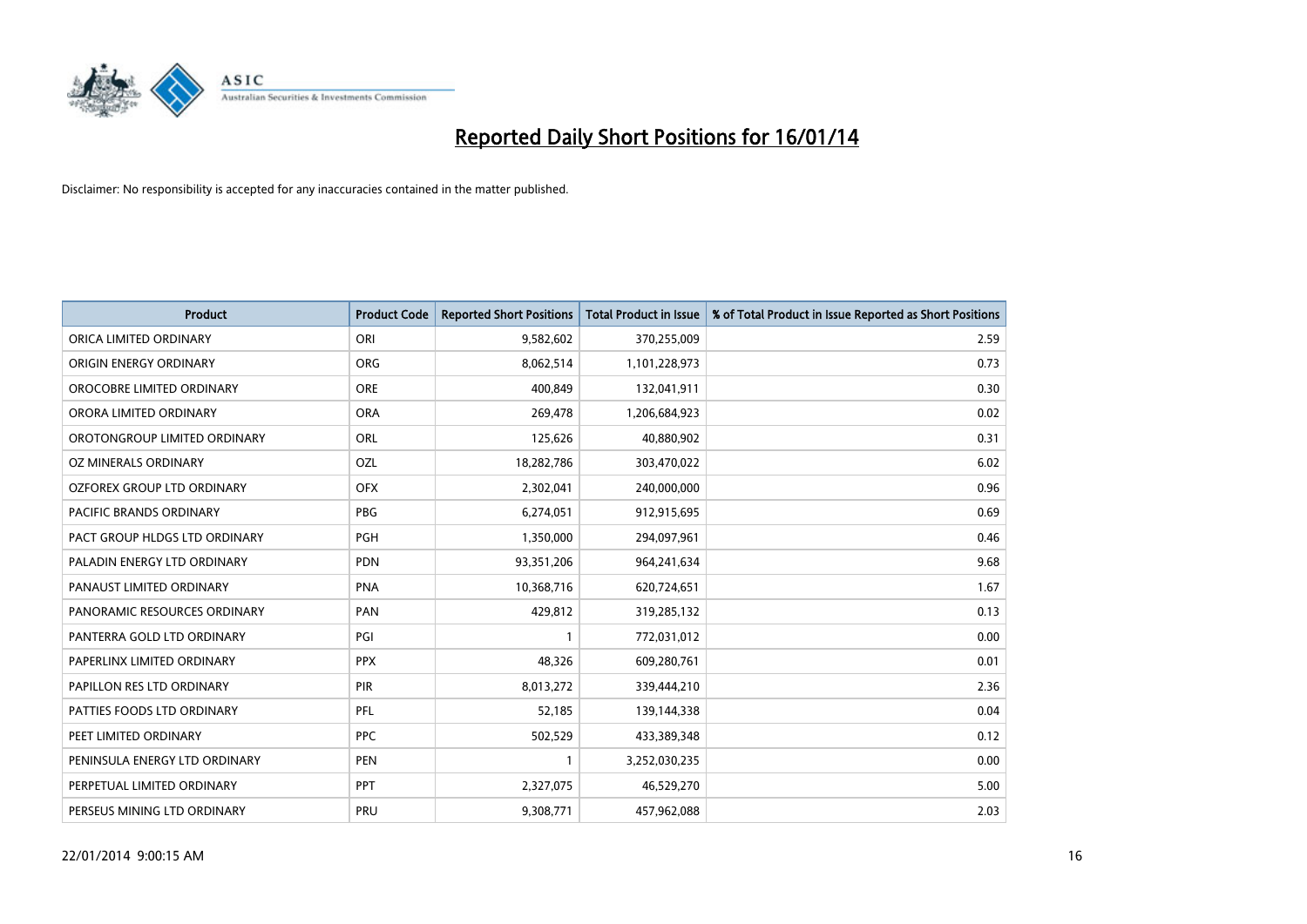

| <b>Product</b>                    | <b>Product Code</b> | <b>Reported Short Positions</b> | <b>Total Product in Issue</b> | % of Total Product in Issue Reported as Short Positions |
|-----------------------------------|---------------------|---------------------------------|-------------------------------|---------------------------------------------------------|
| PHARMAXIS LTD ORDINARY            | <b>PXS</b>          | 1,295,648                       | 309,046,349                   | 0.42                                                    |
| PHOSPHAGENICS LTD. ORDINARY       | POH                 | 50,000                          | 1,020,465,957                 | 0.00                                                    |
| PLATINUM ASSET ORDINARY           | <b>PTM</b>          | 192,245                         | 578,685,695                   | 0.03                                                    |
| PLATINUM AUSTRALIA ORDINARY       | <b>PLA</b>          | 836,027                         | 504,968,043                   | 0.17                                                    |
| PMI GOLD CORP CDI 1:1             | <b>PVM</b>          | 232,274                         | 162,796,704                   | 0.14                                                    |
| <b>PMP LIMITED ORDINARY</b>       | PMP                 | 1,595,073                       | 323,781,124                   | 0.49                                                    |
| PRANA BIOTECHNOLOGY ORDINARY      | <b>PBT</b>          | 313,792                         | 418,181,096                   | 0.08                                                    |
| PREMIER INVESTMENTS ORDINARY      | <b>PMV</b>          | 266,169                         | 155,314,874                   | 0.17                                                    |
| PRIMA BIOMED LTD ORDINARY         | <b>PRR</b>          | 118,468                         | 1,228,709,341                 | 0.01                                                    |
| PRIMARY HEALTH CARE ORDINARY      | <b>PRY</b>          | 19,513,221                      | 504,956,647                   | 3.86                                                    |
| PRIME MEDIA GRP LTD ORDINARY      | <b>PRT</b>          | 1,403,980                       | 366,330,303                   | 0.38                                                    |
| PROGRAMMED ORDINARY               | <b>PRG</b>          | 215,496                         | 118,229,190                   | 0.18                                                    |
| <b>QANTAS AIRWAYS ORDINARY</b>    | QAN                 | 61,253,129                      | 2,196,330,250                 | 2.79                                                    |
| OBE INSURANCE GROUP ORDINARY      | <b>OBE</b>          | 13,521,196                      | 1,248,704,599                 | 1.08                                                    |
| ORXPHARMA LTD ORDINARY            | <b>ORX</b>          | 66,492                          | 164,095,969                   | 0.04                                                    |
| <b>QUBE HOLDINGS LTD ORDINARY</b> | <b>QUB</b>          | 12,633,097                      | 931,433,499                   | 1.36                                                    |
| RAMELIUS RESOURCES ORDINARY       | <b>RMS</b>          | 169,047                         | 365,380,380                   | 0.05                                                    |
| RAMSAY HEALTH CARE ORDINARY       | <b>RHC</b>          | 2,558,185                       | 202,081,252                   | 1.27                                                    |
| <b>RCR TOMLINSON ORDINARY</b>     | <b>RCR</b>          | 1,078,695                       | 136,696,590                   | 0.79                                                    |
| <b>REA GROUP ORDINARY</b>         | <b>REA</b>          | 934,516                         | 131,714,699                   | 0.71                                                    |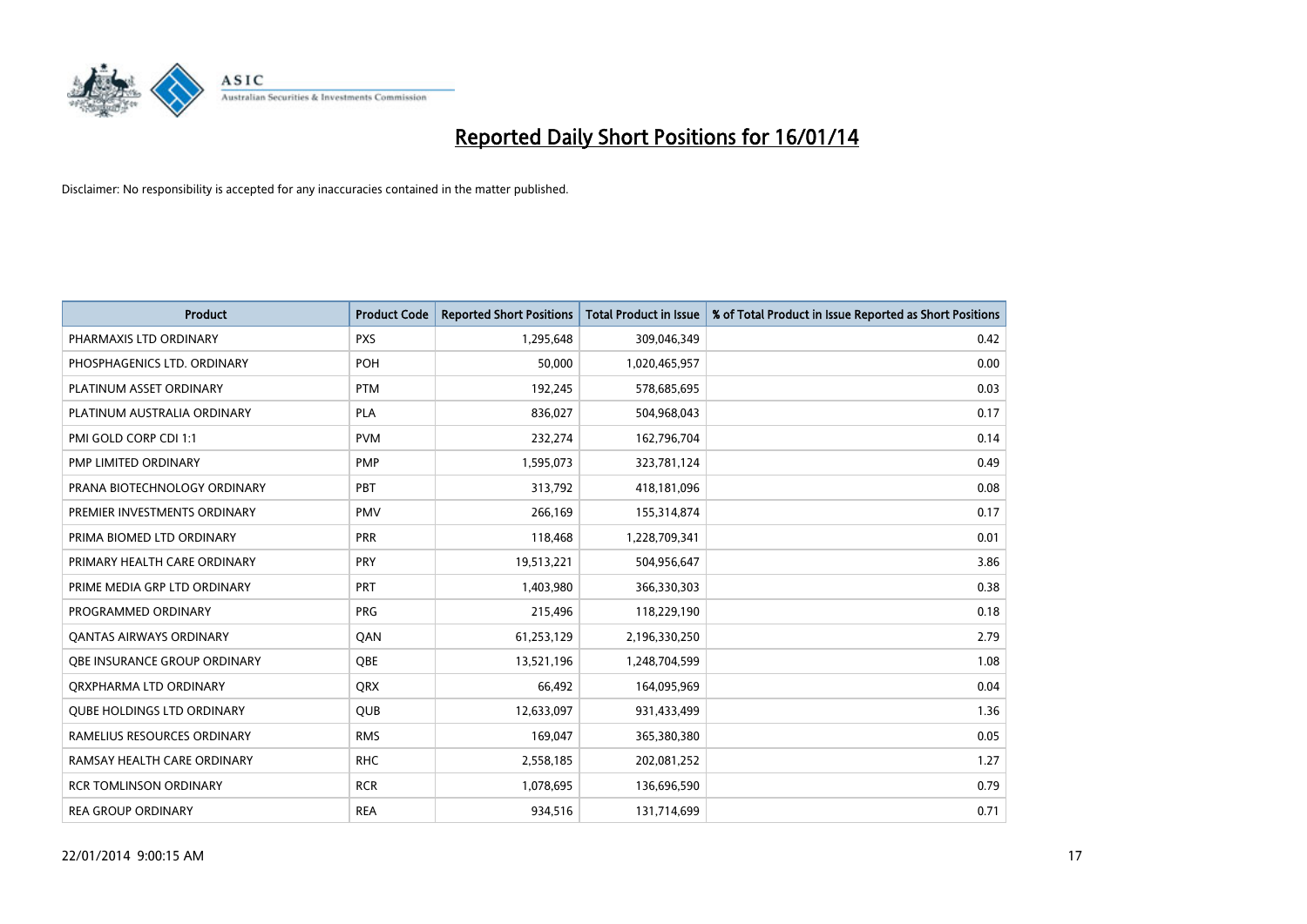

| <b>Product</b>                      | <b>Product Code</b> | <b>Reported Short Positions</b> | <b>Total Product in Issue</b> | % of Total Product in Issue Reported as Short Positions |
|-------------------------------------|---------------------|---------------------------------|-------------------------------|---------------------------------------------------------|
| RECALL HOLDINGS LTD ORDINARY        | <b>REC</b>          | 630,336                         | 312,311,413                   | 0.20                                                    |
| RECKON LIMITED ORDINARY             | <b>RKN</b>          | 77,166                          | 126,913,066                   | 0.06                                                    |
| <b>RED 5 LIMITED ORDINARY</b>       | <b>RED</b>          | 162,100                         | 759,451,008                   | 0.02                                                    |
| <b>RED FORK ENERGY ORDINARY</b>     | <b>RFE</b>          | 4,201,914                       | 501,051,719                   | 0.84                                                    |
| REDBANK ENERGY LTD ORDINARY         | <b>AEI</b>          | 13                              | 786,287                       | 0.00                                                    |
| REECE AUSTRALIA LTD. ORDINARY       | <b>REH</b>          | 377                             | 99,600,000                    | 0.00                                                    |
| REED RESOURCES LTD ORDINARY         | <b>RDR</b>          | 250,000                         | 523,453,895                   | 0.05                                                    |
| REGIS RESOURCES ORDINARY            | <b>RRL</b>          | 11,560,100                      | 497,987,384                   | 2.32                                                    |
| RESMED INC CDI 10:1                 | <b>RMD</b>          | 35,533,244                      | 1,420,542,770                 | 2.50                                                    |
| <b>RESOLUTE MINING ORDINARY</b>     | <b>RSG</b>          | 8,203,679                       | 640,994,224                   | 1.28                                                    |
| RESOURCE EQUIP LTD ORDINARY         | <b>RQL</b>          | 5,000                           | 249,065,471                   | 0.00                                                    |
| <b>RESOURCE GENERATION ORDINARY</b> | <b>RES</b>          | 224,300                         | 581,380,338                   | 0.04                                                    |
| RETAIL FOOD GROUP ORDINARY          | <b>RFG</b>          | 3,278,990                       | 144,049,390                   | 2.28                                                    |
| REX MINERALS LIMITED ORDINARY       | <b>RXM</b>          | 1,751,835                       | 188,907,284                   | 0.93                                                    |
| <b>RIDLEY CORPORATION ORDINARY</b>  | <b>RIC</b>          | 116,951                         | 307,817,071                   | 0.04                                                    |
| RIO TINTO LIMITED ORDINARY          | <b>RIO</b>          | 3,434,682                       | 435,758,720                   | 0.79                                                    |
| ROBUST RESOURCES ORDINARY           | <b>ROL</b>          | 4,000                           | 102,830,646                   | 0.00                                                    |
| ROC OIL COMPANY ORDINARY            | <b>ROC</b>          | 1,037,412                       | 686,461,740                   | 0.15                                                    |
| <b>RURALCO HOLDINGS ORDINARY</b>    | <b>RHL</b>          | 1,394                           | 62,711,592                    | 0.00                                                    |
| SAI GLOBAL LIMITED ORDINARY         | SAI                 | 6,927,080                       | 210,751,657                   | 3.29                                                    |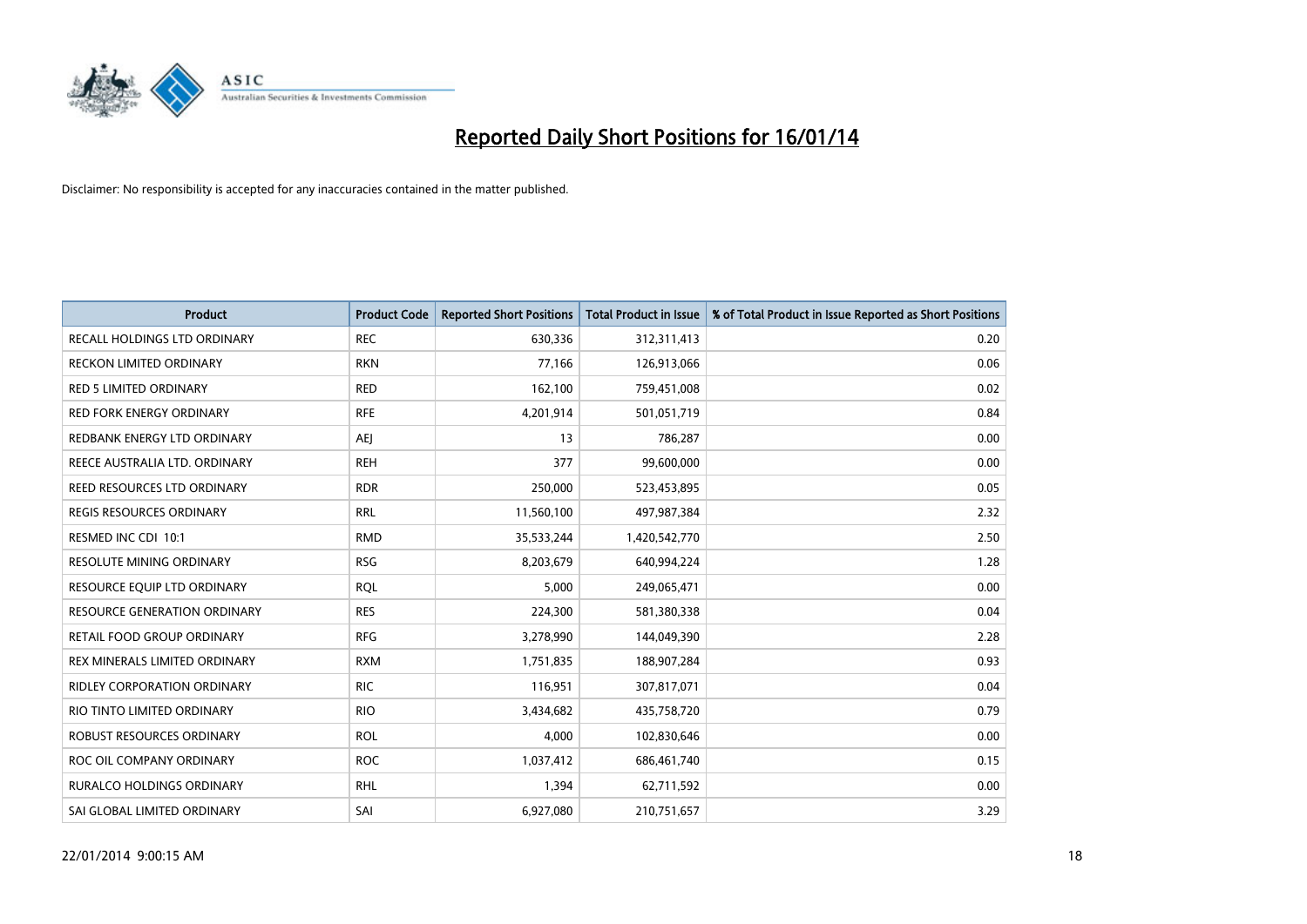

| <b>Product</b>                           | <b>Product Code</b> | <b>Reported Short Positions</b> | <b>Total Product in Issue</b> | % of Total Product in Issue Reported as Short Positions |
|------------------------------------------|---------------------|---------------------------------|-------------------------------|---------------------------------------------------------|
| SALMAT LIMITED ORDINARY                  | <b>SLM</b>          | 998                             | 159,812,799                   | 0.00                                                    |
| SAMSON OIL & GAS LTD ORDINARY            | SSN                 | 1,202,000                       | 2,547,627,193                 | 0.05                                                    |
| SANDFIRE RESOURCES ORDINARY              | <b>SFR</b>          | 1,350,104                       | 155,640,968                   | 0.87                                                    |
| SANTOS LTD ORDINARY                      | <b>STO</b>          | 5,337,512                       | 970,222,619                   | 0.55                                                    |
| SARACEN MINERAL ORDINARY                 | <b>SAR</b>          | 1,539,908                       | 595,263,186                   | 0.26                                                    |
| SCA PROPERTY GROUP STAPLED SECURITIES    | <b>SCP</b>          | 36,934,323                      | 648,628,320                   | 5.69                                                    |
| SEDGMAN LIMITED ORDINARY                 | <b>SDM</b>          | 101,505                         | 223,224,636                   | 0.05                                                    |
| SEEK LIMITED ORDINARY                    | <b>SEK</b>          | 11,163,802                      | 339,167,526                   | 3.29                                                    |
| SELECT HARVESTS ORDINARY                 | <b>SHV</b>          | 63,498                          | 57,815,720                    | 0.11                                                    |
| SENEX ENERGY LIMITED ORDINARY            | <b>SXY</b>          | 15,795,478                      | 1,144,008,917                 | 1.38                                                    |
| SERVCORP LIMITED ORDINARY                | SRV                 | 1,331                           | 98,432,275                    | 0.00                                                    |
| SERVICE STREAM ORDINARY                  | SSM                 | 100                             | 284,443,570                   | 0.00                                                    |
| SEVEN GROUP HOLDINGS ORDINARY            | <b>SVW</b>          | 4,072,754                       | 308,160,281                   | 1.32                                                    |
| SEVEN WEST MEDIA LTD ORDINARY            | <b>SWM</b>          | 7,306,969                       | 999,160,872                   | 0.73                                                    |
| SIGMA PHARMACEUTICAL ORDINARY            | <b>SIP</b>          | 5,695,106                       | 1,125,275,419                 | 0.51                                                    |
| SILEX SYSTEMS ORDINARY                   | <b>SLX</b>          | 2,709,250                       | 170,297,752                   | 1.59                                                    |
| SILVER CHEF LIMITED ORDINARY             | SIV                 | 31,499                          | 29,333,629                    | 0.11                                                    |
| SILVER LAKE RESOURCE ORDINARY            | <b>SLR</b>          | 19,500,126                      | 437,594,758                   | 4.46                                                    |
| SIMS METAL MGMT LTD ORDINARY             | SGM                 | 10,563,013                      | 204,434,248                   | 5.17                                                    |
| SINGAPORE TELECOMM. CHESS DEPOSITARY INT | SGT                 | 3,909,859                       | 148,226,740                   | 2.64                                                    |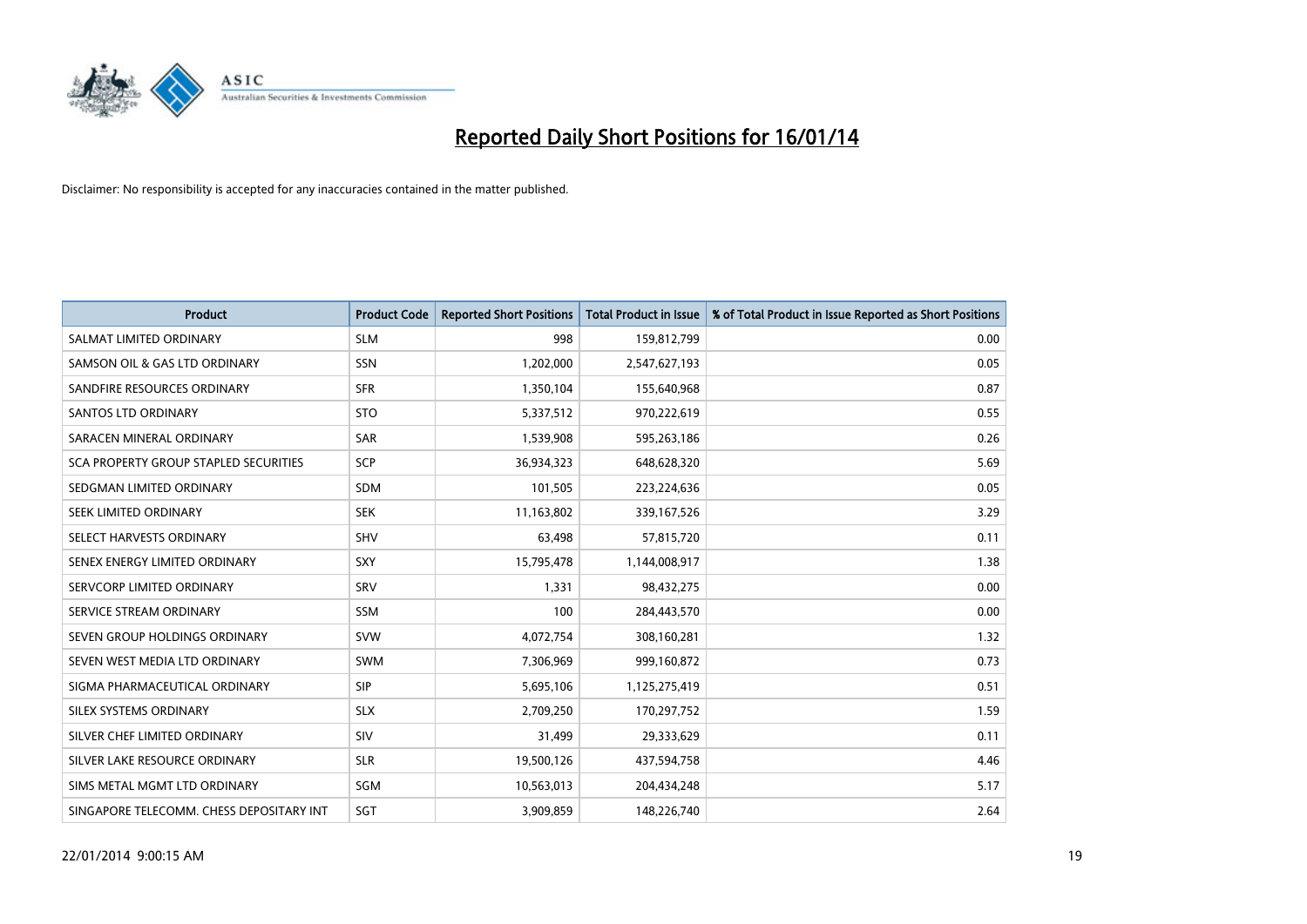

| <b>Product</b>                           | <b>Product Code</b> | <b>Reported Short Positions</b> | <b>Total Product in Issue</b> | % of Total Product in Issue Reported as Short Positions |
|------------------------------------------|---------------------|---------------------------------|-------------------------------|---------------------------------------------------------|
| SIRIUS RESOURCES NL ORDINARY             | <b>SIR</b>          | 9,864,187                       | 261,930,167                   | 3.77                                                    |
| SIRTEX MEDICAL ORDINARY                  | <b>SRX</b>          | 309,883                         | 56,108,439                    | 0.55                                                    |
| SKILLED GROUP LTD ORDINARY               | <b>SKE</b>          | 3,546,046                       | 233,871,364                   | 1.52                                                    |
| <b>SKY NETWORK ORDINARY</b>              | <b>SKT</b>          | 161,474                         | 389,139,785                   | 0.04                                                    |
| SKYCITY ENT GRP LTD ORDINARY             | <b>SKC</b>          | 421,234                         | 580,016,676                   | 0.07                                                    |
| <b>SLATER &amp; GORDON ORDINARY</b>      | <b>SGH</b>          | 658,653                         | 202,481,656                   | 0.33                                                    |
| SMS MANAGEMENT, ORDINARY                 | <b>SMX</b>          | 3,908,289                       | 70,099,763                    | 5.58                                                    |
| SONIC HEALTHCARE ORDINARY                | <b>SHL</b>          | 4,786,403                       | 400,733,556                   | 1.19                                                    |
| SOUL PATTINSON (W.H) ORDINARY            | SOL                 | 63,746                          | 239,395,320                   | 0.03                                                    |
| SOUTH BOULDER MINES ORDINARY             | <b>STB</b>          | 1                               | 128,177,826                   | 0.00                                                    |
| SP AUSNET STAPLED SECURITIES             | SPN                 | 63,745,319                      | 3,386,607,080                 | 1.88                                                    |
| SPARK INFRASTRUCTURE STAPLED NOTE & UNIT | SKI                 | 51,922,190                      | 1,326,734,264                 | 3.91                                                    |
| SPDR 200 FUND ETF UNITS                  | <b>STW</b>          | 31,304                          | 44,878,688                    | 0.07                                                    |
| SPDR 200 RESOURCES ETF UNITS             | <b>OZR</b>          | 65,000                          | 1,601,132                     | 4.06                                                    |
| SPDR SMALL ORDS ETF UNITS                | SSO                 | 197,000                         | 800,855                       | 24.60                                                   |
| SPECIALTY FASHION ORDINARY               | SFH                 | 49,583                          | 192,236,121                   | 0.03                                                    |
| ST BARBARA LIMITED ORDINARY              | SBM                 | 17,010,394                      | 488,074,077                   | 3.49                                                    |
| STARPHARMA HOLDINGS ORDINARY             | <b>SPL</b>          | 14,523,240                      | 284,574,948                   | 5.10                                                    |
| STEADFAST GROUP LTD ORDINARY             | <b>SDF</b>          | 1,508,548                       | 500,971,408                   | 0.30                                                    |
| STHN CROSS MEDIA ORDINARY                | SXL                 | 1,640,134                       | 705,099,800                   | 0.23                                                    |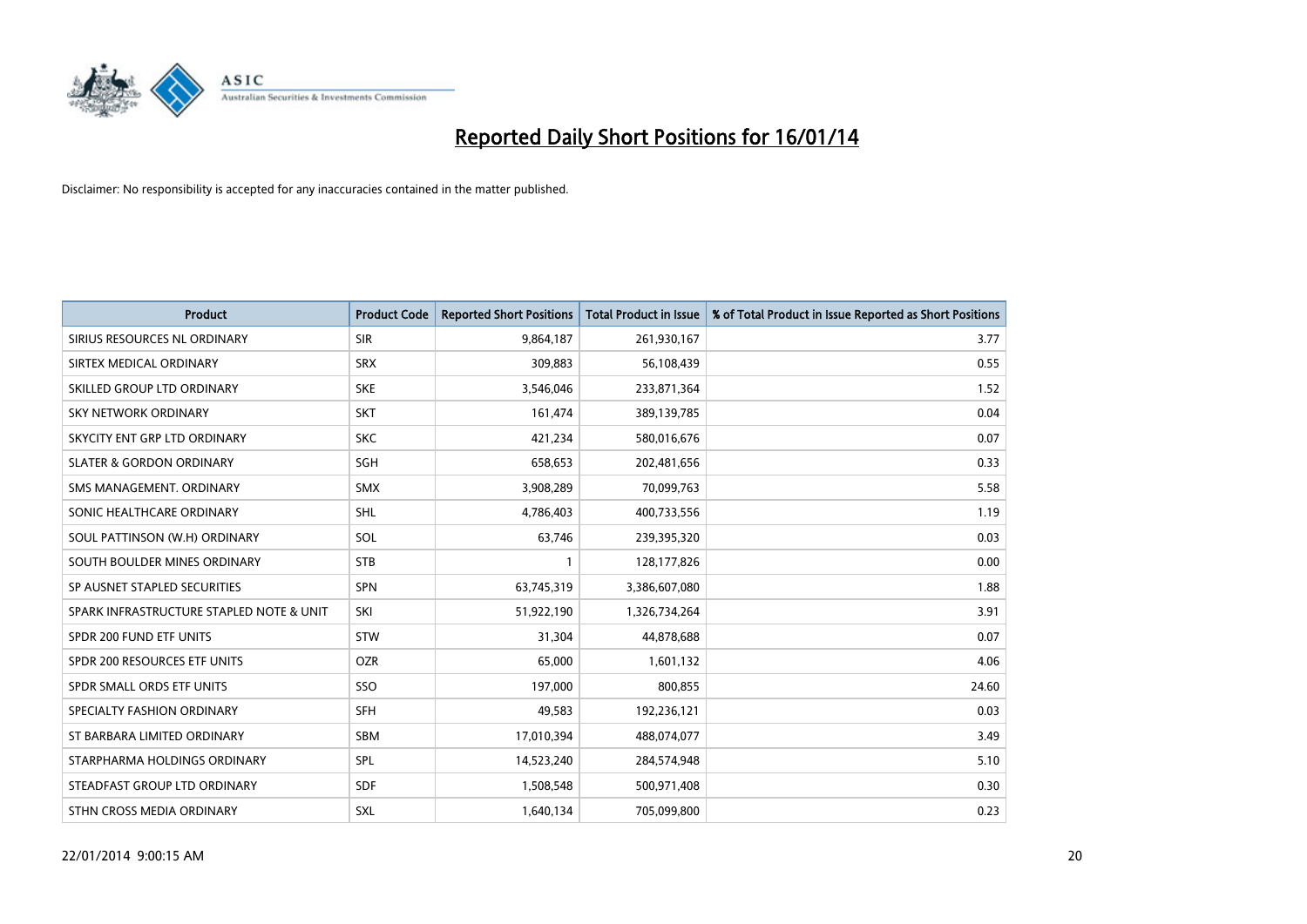

| <b>Product</b>                   | <b>Product Code</b> | <b>Reported Short Positions</b> | <b>Total Product in Issue</b> | % of Total Product in Issue Reported as Short Positions |
|----------------------------------|---------------------|---------------------------------|-------------------------------|---------------------------------------------------------|
| STOCKLAND UNITS/ORD STAPLED      | SGP                 | 10,390,291                      | 2,305,750,747                 | 0.45                                                    |
| STRAITS RES LTD. ORDINARY        | <b>SRQ</b>          | 56,522                          | 1,217,730,293                 | 0.00                                                    |
| STRIKE ENERGY LTD ORDINARY       | <b>STX</b>          | 5,000                           | 706,519,664                   | 0.00                                                    |
| STW COMMUNICATIONS ORDINARY      | SGN                 | 622,441                         | 403,828,512                   | 0.15                                                    |
| SUNCORP GROUP LTD ORDINARY       | <b>SUN</b>          | 4,451,838                       | 1,286,600,980                 | 0.35                                                    |
| SUNDANCE ENERGY ORDINARY         | <b>SEA</b>          | 592,419                         | 463,173,668                   | 0.13                                                    |
| SUNDANCE RESOURCES ORDINARY      | SDL                 | 34,215,842                      | 3,073,110,985                 | 1.11                                                    |
| SUNLAND GROUP LTD ORDINARY       | <b>SDG</b>          | 18,391                          | 181,710,087                   | 0.01                                                    |
| SUPER RET REP LTD ORDINARY       | <b>SUL</b>          | 1,038,362                       | 196,731,620                   | 0.53                                                    |
| SYD AIRPORT STAPLED US PROHIBIT. | SYD                 | 24,765,822                      | 2,194,322,759                 | 1.13                                                    |
| SYRAH RESOURCES ORDINARY         | <b>SYR</b>          | 2,610,941                       | 162,335,614                   | 1.61                                                    |
| TABCORP HOLDINGS LTD ORDINARY    | <b>TAH</b>          | 21,576,286                      | 754,274,706                   | 2.86                                                    |
| TANAMI GOLD NL ORDINARY          | <b>TAM</b>          | 5,001                           | 1,175,097,046                 | 0.00                                                    |
| TAP OIL LIMITED ORDINARY         | <b>TAP</b>          | 86,542                          | 242,115,528                   | 0.04                                                    |
| TASSAL GROUP LIMITED ORDINARY    | <b>TGR</b>          | 27,931                          | 146,507,029                   | 0.02                                                    |
| TATTS GROUP LTD ORDINARY         | <b>TTS</b>          | 10,332,379                      | 1,417,117,821                 | 0.73                                                    |
| TECHNOLOGY ONE ORDINARY          | <b>TNE</b>          | 5,055                           | 307,751,455                   | 0.00                                                    |
| TELECOM CORPORATION ORDINARY     | <b>TEL</b>          | 8,928,463                       | 1,824,150,788                 | 0.49                                                    |
| TELSTRA CORPORATION, ORDINARY    | <b>TLS</b>          | 30,113,016                      | 12,443,074,357                | 0.24                                                    |
| TEN NETWORK HOLDINGS ORDINARY    | <b>TEN</b>          | 143,912,970                     | 2,586,970,845                 | 5.56                                                    |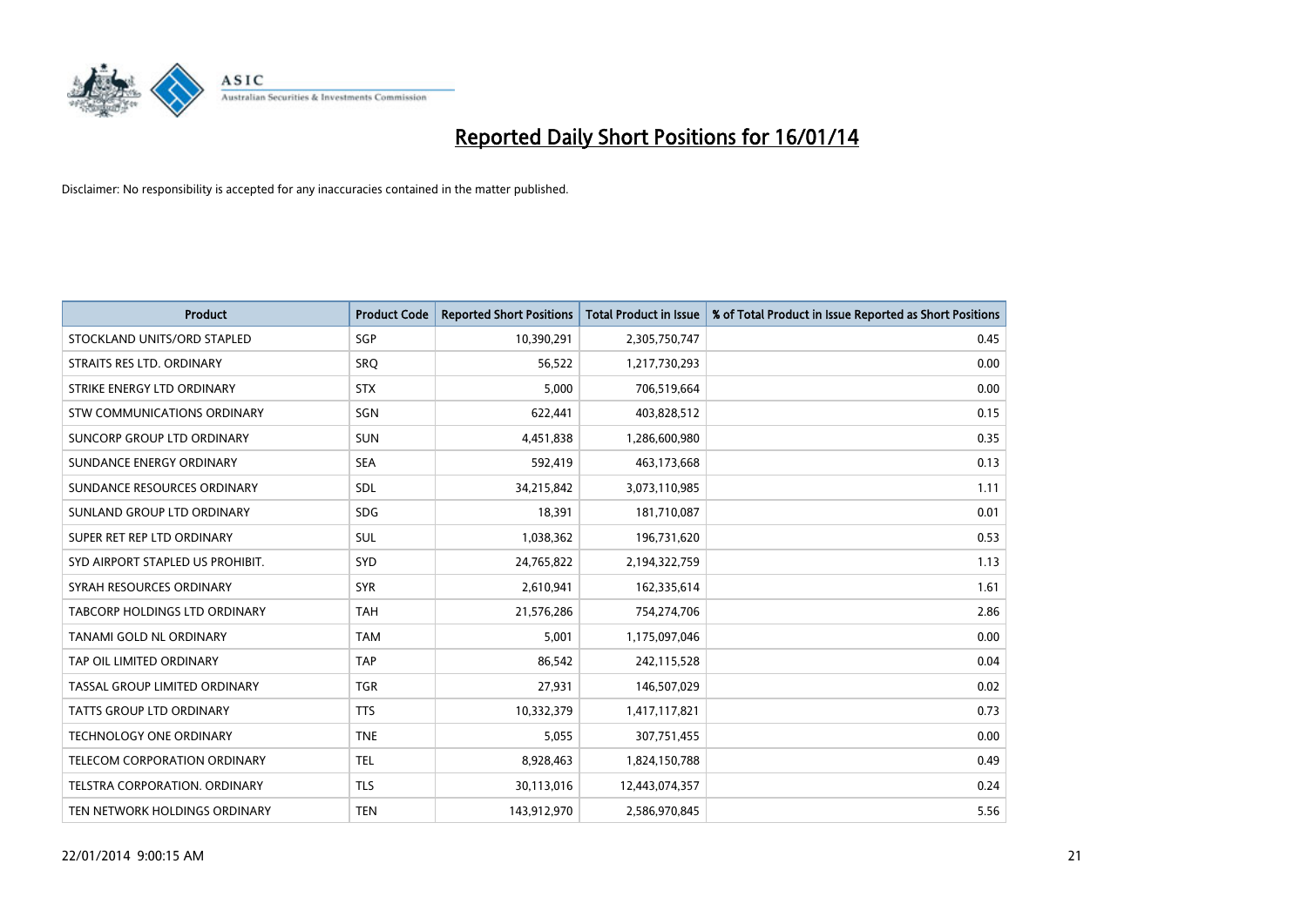

| <b>Product</b>                        | <b>Product Code</b> | <b>Reported Short Positions</b> | <b>Total Product in Issue</b> | % of Total Product in Issue Reported as Short Positions |
|---------------------------------------|---------------------|---------------------------------|-------------------------------|---------------------------------------------------------|
| TERANGA GOLD CORP CDI 1:1             | <b>TGZ</b>          | 67,519                          | 114,338,103                   | 0.06                                                    |
| TFS CORPORATION LTD ORDINARY          | <b>TFC</b>          | 166,110                         | 282,157,408                   | 0.06                                                    |
| THE REJECT SHOP ORDINARY              | <b>TRS</b>          | 1,717,487                       | 28,826,248                    | 5.96                                                    |
| THORN GROUP LIMITED ORDINARY          | <b>TGA</b>          | 19,997                          | 148,897,155                   | 0.01                                                    |
| <b>TIGER RESOURCES ORDINARY</b>       | <b>TGS</b>          | 1,505,845                       | 802,710,269                   | 0.19                                                    |
| TITAN ENERGY SERVICE ORDINARY         | <b>TTN</b>          | 3,561                           | 48,866,894                    | 0.01                                                    |
| TOLL HOLDINGS LTD ORDINARY            | <b>TOL</b>          | 31,095,236                      | 717,133,875                   | 4.34                                                    |
| TOX FREE SOLUTIONS ORDINARY           | <b>TOX</b>          | 2,010,923                       | 133,242,359                   | 1.51                                                    |
| TPG TELECOM LIMITED ORDINARY          | <b>TPM</b>          | 1,649,941                       | 793,808,141                   | 0.21                                                    |
| <b>TRADE ME GROUP ORDINARY</b>        | <b>TME</b>          | 1,045,362                       | 396,548,005                   | 0.26                                                    |
| TRANSFIELD SERVICES ORDINARY          | <b>TSE</b>          | 35,266,239                      | 512,457,716                   | 6.88                                                    |
| TRANSPACIFIC INDUST, ORDINARY         | <b>TPI</b>          | 24,308,076                      | 1,578,563,490                 | 1.54                                                    |
| TRANSURBAN GROUP TRIPLE STAPLED SEC.  | <b>TCL</b>          | 2,082,132                       | 1,486,013,648                 | 0.14                                                    |
| <b>TREASURY GROUP ORDINARY</b>        | <b>TRG</b>          | 26,895                          | 23,070,755                    | 0.12                                                    |
| TREASURY WINE ESTATE ORDINARY         | <b>TWE</b>          | 32,728,781                      | 647,227,144                   | 5.06                                                    |
| TROY RESOURCES LTD ORDINARY           | <b>TRY</b>          | 459,572                         | 168,486,562                   | 0.27                                                    |
| TWENTY-FIRST FOX INC A NON-VOTING CDI | <b>FOXLV</b>        | 327,408                         | 24,162,679                    | 1.36                                                    |
| TWENTY-FIRST FOX INC B VOTING CDI     | <b>FOX</b>          | 1,574,386                       | 207,133,020                   | 0.76                                                    |
| UGL LIMITED ORDINARY                  | <b>UGL</b>          | 22,329,127                      | 166,511,240                   | 13.41                                                   |
| UXC LIMITED ORDINARY                  | <b>UXC</b>          | 1,032,964                       | 320,551,687                   | 0.32                                                    |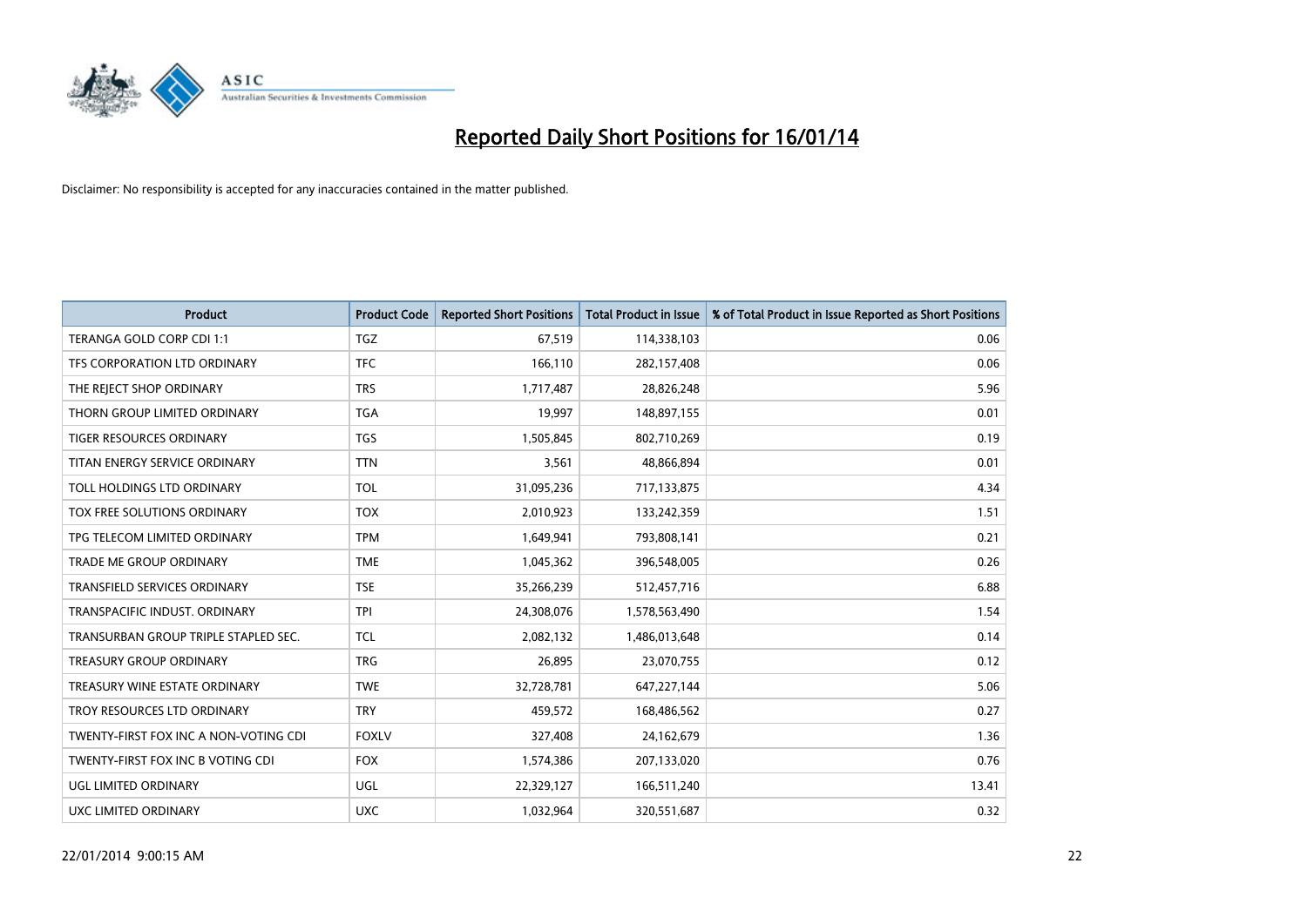

| <b>Product</b>                       | <b>Product Code</b> | <b>Reported Short Positions</b> | <b>Total Product in Issue</b> | % of Total Product in Issue Reported as Short Positions |
|--------------------------------------|---------------------|---------------------------------|-------------------------------|---------------------------------------------------------|
| <b>VEDA GROUP LTD ORDINARY</b>       | <b>VED</b>          | 1,080,878                       | 842,055,406                   | 0.13                                                    |
| <b>VILLAGE ROADSHOW LTD ORDINARY</b> | <b>VRL</b>          | 515,635                         | 159,493,510                   | 0.32                                                    |
| <b>VIRGIN AUS HLDG LTD ORDINARY</b>  | <b>VAH</b>          | 114,678,461                     | 3,514,807,839                 | 3.26                                                    |
| VIRTUS HEALTH LTD ORDINARY           | <b>VRT</b>          | 1,468,896                       | 79,536,601                    | 1.85                                                    |
| VISION EYE INSTITUTE ORDINARY        | <b>VEI</b>          | 1,903,902                       | 160,759,740                   | 1.18                                                    |
| <b>VOCATION LTD ORDINARY</b>         | <b>VET</b>          | 8,716,400                       | 200,000,000                   | 4.36                                                    |
| <b>VOCUS COMMS LTD ORDINARY</b>      | VOC                 | 153,557                         | 80,779,125                    | 0.19                                                    |
| WARRNAMBOOL CHEESE ORDINARY          | <b>WCB</b>          | 39,999                          | 55,969,511                    | 0.07                                                    |
| <b>WATPAC LIMITED ORDINARY</b>       | <b>WTP</b>          | 2,843                           | 184,332,526                   | 0.00                                                    |
| WEBIET LIMITED ORDINARY              | <b>WEB</b>          | 2,772,404                       | 79,397,959                    | 3.49                                                    |
| <b>WELLCOM GROUP LTD ORDINARY</b>    | WLL                 | 74                              | 39,052,001                    | 0.00                                                    |
| <b>WESFARMERS LIMITED ORDINARY</b>   | <b>WES</b>          | 5,549,101                       | 1,143,274,951                 | 0.49                                                    |
| WESTERN AREAS LTD ORDINARY           | <b>WSA</b>          | 25,959,821                      | 196,862,806                   | 13.19                                                   |
| WESTERN DESERT RES. ORDINARY         | <b>WDR</b>          | 2,984,887                       | 499,665,257                   | 0.60                                                    |
| WESTFIELD GROUP ORD/UNIT STAPLED SEC | <b>WDC</b>          | 3,072,207                       | 2,113,501,814                 | 0.15                                                    |
| WESTFIELD RETAIL TST UNIT STAPLED    | <b>WRT</b>          | 17,995,001                      | 2,979,214,029                 | 0.60                                                    |
| <b>WESTPAC BANKING CORP ORDINARY</b> | <b>WBC</b>          | 18,285,419                      | 3,109,048,309                 | 0.59                                                    |
| WHITE ENERGY COMPANY ORDINARY        | <b>WEC</b>          | 1,233,390                       | 322,974,494                   | 0.38                                                    |
| WHITEHAVEN COAL ORDINARY             | <b>WHC</b>          | 61,264,594                      | 1,025,692,710                 | 5.97                                                    |
| WIDE BAY AUST LTD ORDINARY           | <b>WBB</b>          | 13,594                          | 36,238,600                    | 0.04                                                    |